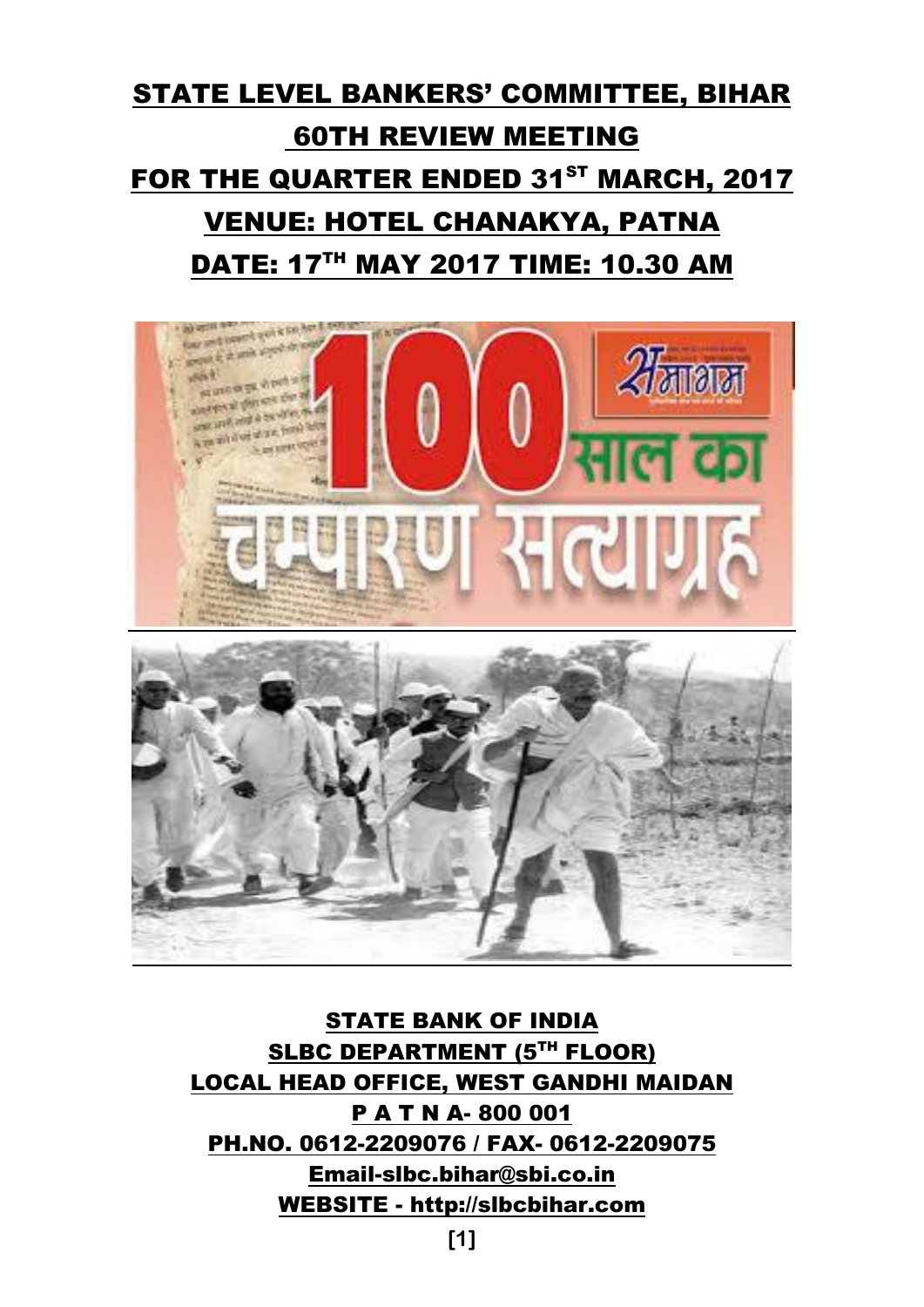| <b>ITEM</b>  | <b>SUBJECT</b>                                                                         | <b>PAGE</b><br>NO. |
|--------------|----------------------------------------------------------------------------------------|--------------------|
| п            | CONFIRMATION OF THE MINUTES OF THE 59th SLBC MEETING HELD<br>ON THE 17TH FEBRUARY 2017 | 4                  |
|              | <b>ACTION TAKEN REPORT ON THE 59th SLBC MEETING</b>                                    | $5-6$              |
| $\mathbf{H}$ | <b>KEY INDICATORS</b>                                                                  | 7                  |
|              | <b>REVIEW OF PERFORMANCE UNDER ANNUAL CREDIT PLAN: 2016-17</b>                         | $8-9$              |
| Ш            | <b>LBS:STRENGTHENING OF MIS</b>                                                        | 9                  |
|              | <b>ANNUAL CREDIT PLAN 2017-18</b>                                                      | $\boldsymbol{9}$   |
| IV           | <b>BRANCH OPENING 2016-17</b>                                                          | 10                 |
|              | <b>EDUCATION LOAN</b>                                                                  | 10                 |
| $\mathbf v$  | <b>HOUSING LOAN</b>                                                                    | 10                 |
|              | <b>PMAY-CLSS</b>                                                                       | 10                 |
|              | <b>CD RATIO</b>                                                                        | 11                 |
|              | <b>RECOVERY</b>                                                                        | 12                 |
| <b>VI</b>    | NPA, WRITE-OFF AND CERTIFICATE CASES                                                   | $12 - 13$          |
|              | PRIORITY SECTOR LENDING, AGRI CREDIT, DRI SCHEME & WEAKER<br><b>SECTION</b>            | 14                 |
|              | <b>FARM CREDIT</b>                                                                     | 15                 |
|              | <b>AGRICULTURE INFRASTRUCTURE</b>                                                      | 15                 |
|              | <b>ANCILIARY ACTIVITIES</b>                                                            | 16                 |
|              | <b>KISAN CREDIT CARD (KCC)</b>                                                         | 16                 |
| <b>VII</b>   | <b>CROP INSURANCE SCHEME</b>                                                           | 17                 |
|              | DAIRY, FISHERY AND POULTRY                                                             | 17                 |
|              | <b>FARM MECHANISATION</b>                                                              | 17                 |
|              | <b>ADVANCE GRANTED TO UNITS PROVIDING STORAGE FACILITY</b>                             | 18                 |
|              | <b>AGRICULTURE TERM LOAN (ATL)</b>                                                     | 18                 |
|              | <b>FINANCING TO SELF HELP GROUP</b>                                                    | 18                 |
|              | <b>JOINT LIABILITY GROUP</b>                                                           | 18                 |
|              | <b>NATIONAL URBAN LIVELIHOOD MISSION (NULM)</b>                                        | 18                 |
|              | <b>MEDIUM &amp; SMALL ENTERPRISES</b>                                                  | 19                 |
|              | <b>MICRO ENTERPRISES (MANUFACTURING + SERVICE ADVANCES UP TO</b>                       | 19                 |
|              | <b>RS. 5 CRORES)</b>                                                                   |                    |
| <b>VIII</b>  | SMALL ENTERPRISES (MANUFACTURING + SERVICE ADVANCES UP TO<br><b>RS. 5 CRORES)</b>      | 19                 |
|              | MEDIUM ENTERPRISES (MANUFACTURING + SERVICE ADVANCES UP<br>TO RS.10 CRORES)            | 19                 |

## AGENDA ITEMS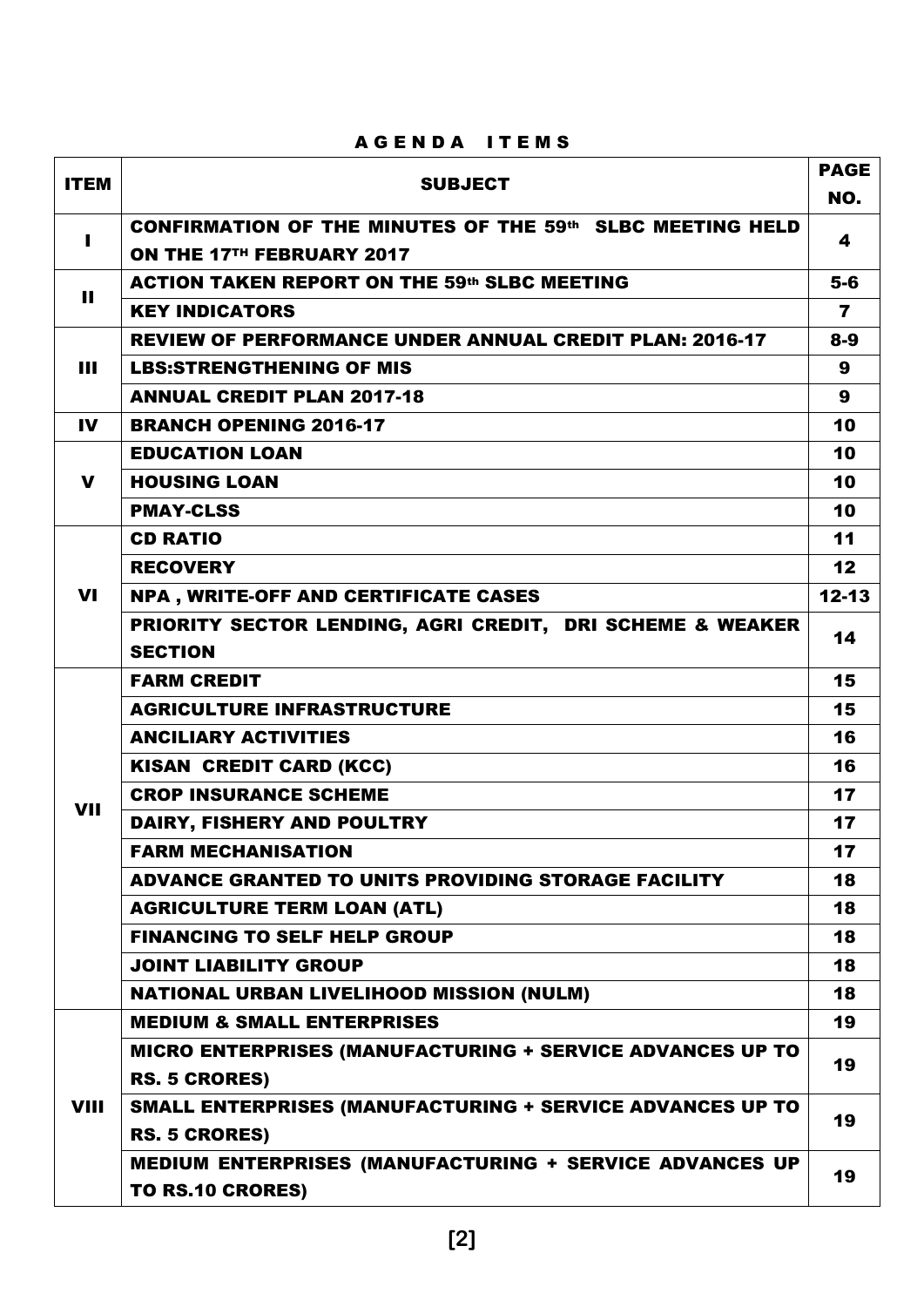|              | <b>KHADI AND VILLAGE INDUSTRIES</b>                                |                                                                      | 20    |  |  |  |
|--------------|--------------------------------------------------------------------|----------------------------------------------------------------------|-------|--|--|--|
|              |                                                                    | <b>MICRO ENTERPRISES ( SERVICE) ( ADVANCES ABOVE RS. 5 CRORE)</b>    | 20    |  |  |  |
|              |                                                                    | SMALL ENTERPRISES ( SERVICE) ( ADVANCES ABOVE RS. 5 CRORE)           | 20    |  |  |  |
|              |                                                                    | <b>MEDIUM ENTERPRISES ( SERVICE) ( ADVANCES ABOVE RS. 10 CRORE)</b>  | 20    |  |  |  |
|              |                                                                    | PRIME MINISTER'S EMPLOYMENT GENERATION PROGRAMME (PMEGP)             | 20    |  |  |  |
|              |                                                                    | <b>SMALL ROAD TRANSPORT OPERATORS (SRTOS)</b>                        | 21    |  |  |  |
|              |                                                                    | <b>ADVANCES GRANTED UNDER CGTMSE COVERAGE</b>                        | 21    |  |  |  |
|              | <b>WEAVERS CREDIT CARD</b>                                         |                                                                      | 21    |  |  |  |
| $\mathbf{X}$ | <b>SOCIAL INFRASTRUCTURE</b>                                       |                                                                      | 21    |  |  |  |
|              | <b>RENEWABLE ENERGY</b>                                            |                                                                      | 21    |  |  |  |
| X            | PRADHAN MANTRI JAN-DHAN YOJNA, SOCIAL SECURITY YOJNA,              |                                                                      |       |  |  |  |
|              | 22-23<br><b>MUDRA LOAN, STAND UP INDIA</b>                         |                                                                      |       |  |  |  |
| <b>XI</b>    | PM'S NEW 15 POINT PROGRAMME FOR THE WELFARE OF THE                 |                                                                      |       |  |  |  |
|              | <b>MINORITIES</b>                                                  |                                                                      |       |  |  |  |
| XII          | <b>IMPLEMENTATION OF FINANCIAL INCLUSION PLANS IN LWE AFFECTED</b> |                                                                      |       |  |  |  |
|              | <b>DISTRICTS</b>                                                   |                                                                      | 25    |  |  |  |
| XIII         |                                                                    | <b>FUNCTIONING OF RURAL SELF EMPLOYMENT TRAINING INSTITUTES</b>      | 26-27 |  |  |  |
|              | (RSETIS)                                                           |                                                                      |       |  |  |  |
| <b>XIV</b>   | <b>FINANCIAL LITERACY INITIATIVES</b>                              |                                                                      | 27    |  |  |  |
| <b>XV</b>    |                                                                    | <b>OPENING OF NO FRILL ACCOUNTS AND TRANSACTIONS DONE BY BCAS</b>    | 28    |  |  |  |
|              |                                                                    | <b>EXTENDING MOBILE BANKING AND INTERNET BANKING FACILITY</b>        | 28    |  |  |  |
| <b>XVI</b>   |                                                                    | <b>INVESTIGATION OF CYBER FRAUD &amp; COUNTERFEIT NOTES DETECTED</b> | 28    |  |  |  |
|              | <b>BY BANKS</b>                                                    |                                                                      |       |  |  |  |
| <b>XVII</b>  |                                                                    | <b>SECURITY RELATED CONCERN OF BANKS</b>                             | 29    |  |  |  |
| <b>XVIII</b> |                                                                    | SPECIAL CENTRAL ASSISTANCE (SCA) TO SPECIAL COMPONENT PLAN           | 29    |  |  |  |
|              | (SCP) FOR SCHEDULED CASTES                                         |                                                                      |       |  |  |  |
|              | <b>MISCELLANEOUS</b>                                               | <b>REGISTRATION OF SECURITY INTEREST WITH</b>                        | 30    |  |  |  |
| <b>XIX</b>   | <b>ISSUES</b>                                                      | <b>CERSAI</b>                                                        |       |  |  |  |
|              |                                                                    | <b>SKILL LOAN FINANCING</b>                                          | 30    |  |  |  |
| XX           | <b>MINUTES OF 59TH SLBC MEETING</b>                                |                                                                      |       |  |  |  |
| XXI          | <b>MINUTES OF SLBC SUB-COMMITEE MEETING OF AGRICULTURE</b>         |                                                                      |       |  |  |  |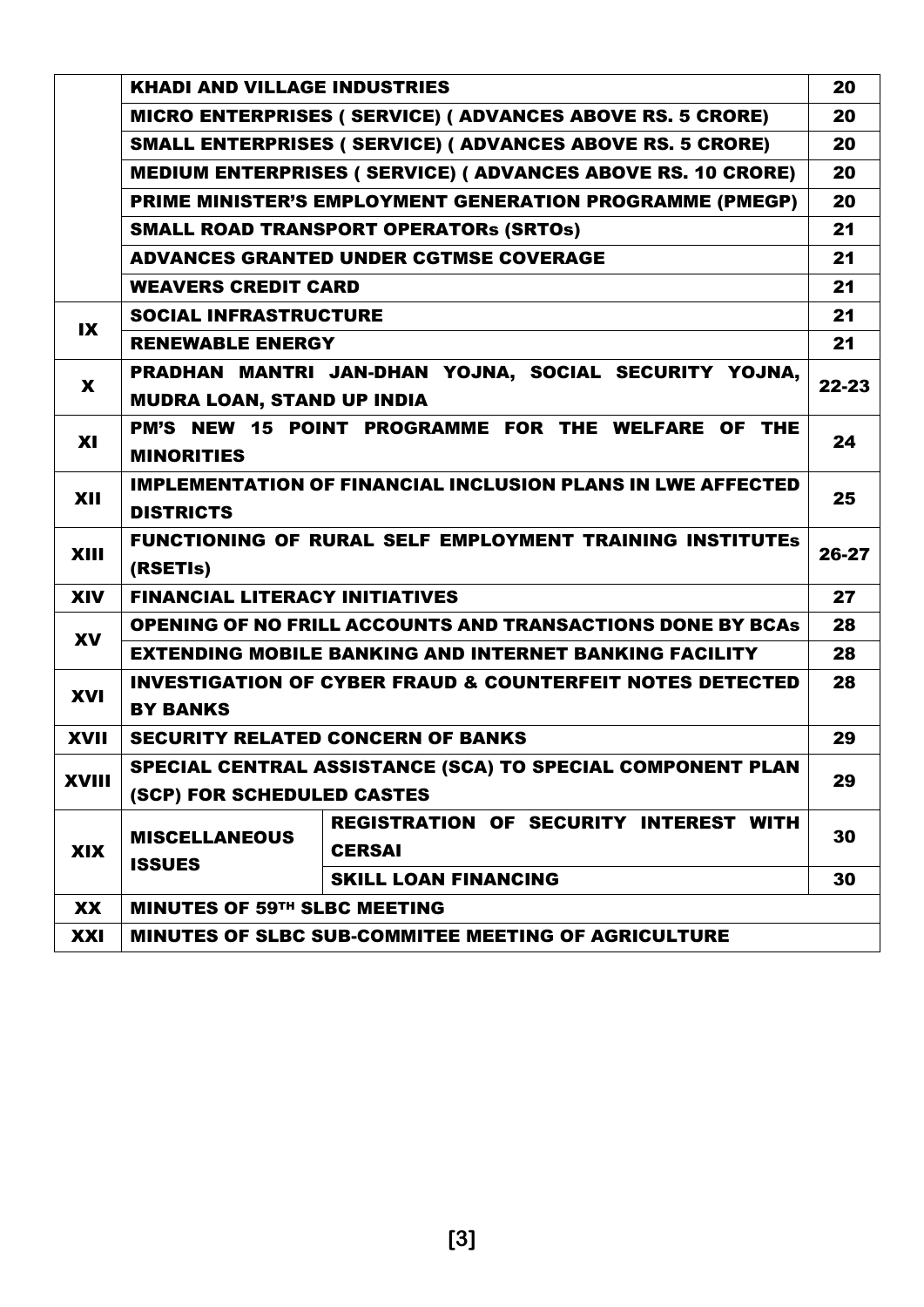STATE LEVEL BANKERS'COMMITTEE 60TH REVIEW MEETING

NOTES ON AGENDA ITEMS



# CONFIRMATION OF MINUTES OF THE 59<sup>TH</sup> STATE LEVEL BANKERS' COMMITTEE MEETING HELD ON 17.02.2017

The House may please confirm the Minutes of the 59<sup>th</sup> State Level Bankers' Committee meeting held on the 17<sup>th</sup> February, 2017.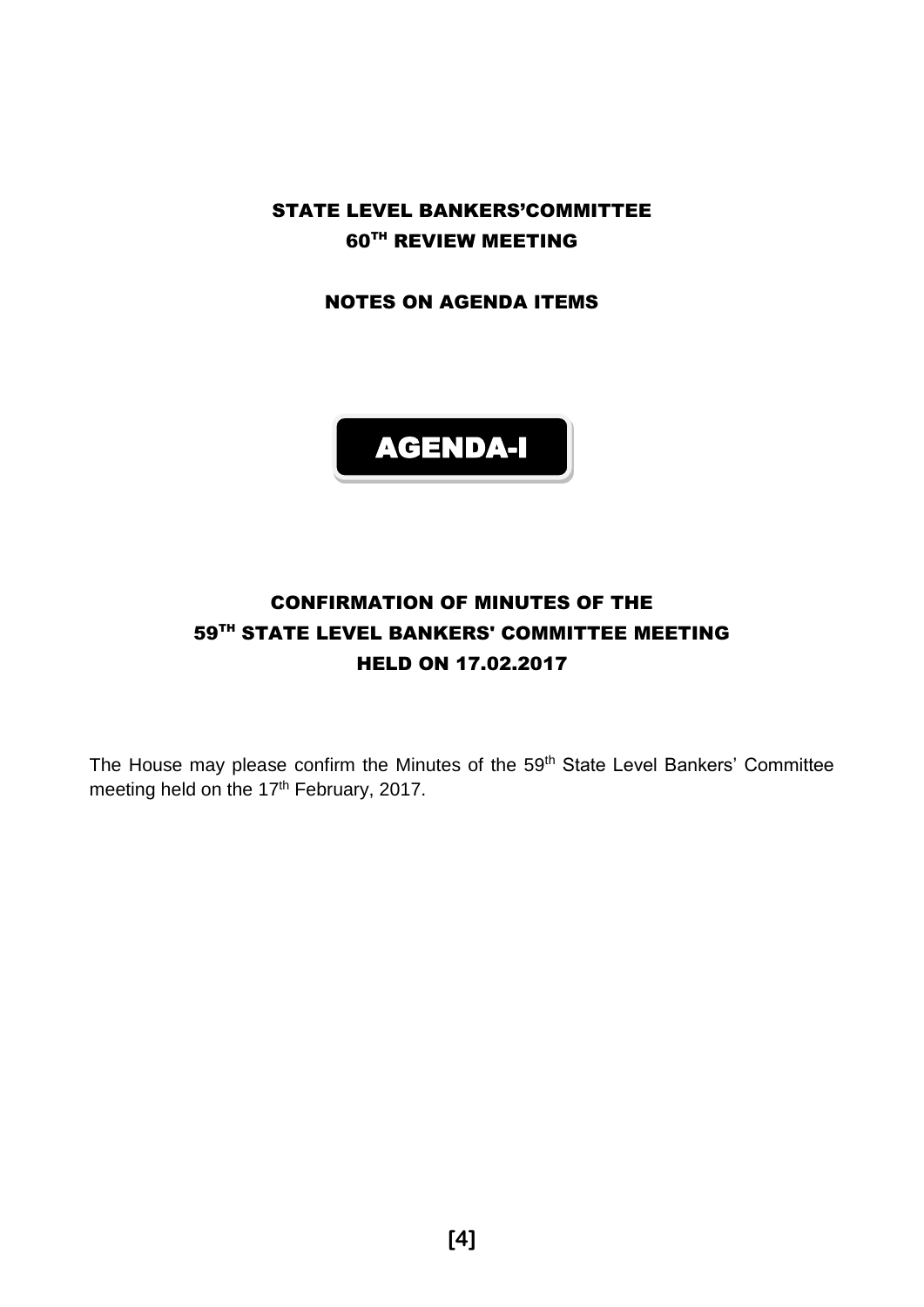# AGENDA-II

# **ACTION TAKEN REPORT ON THE ACTION POINTS OF 59TH SLBC MEETING HELD ON 17.02.2017 AT PATNA**

**[1] ACTION POINT:** Banks should put in concerted efforts to ensure achievement of 100% target set under ACP for 2016-17.

#### **(Action: All Banks)**

**ACTION TAKEN: --** Due to sincere efforts made by Banks in the State, ACP achievement till March'17 has been to the tune of 87.91% of the annual targets.

**[2] ACTION POINT:** The Banks should give focus on financing Dairy, Fishery and Poultry schemes in order to achieve the ACP target under Allied activities.

#### **(Action: All Banks)**

**ACTION TAKEN: -** Up to the quarter ending March'2017, the Banks in the State have extended credit to the tune of Rs.366.48 cr, Rs.43.36 cr & Rs.38.91 cr in Dairy, Fisheries and Poultry as against target of Rs.3122.45 cr, Rs. 715.33 cr & Rs. 790.79 Cr respectively. The state has vast scope in these area but performance is not up to mark. Banks to increase flow of credit to these activities on sustained basis for development of state.

**[3] ACTION POINT:** Banks not to insist the candidates for PAN of co-applicant in case of loan under **Bihar Student credit card scheme.**

#### **(Action: All such Banks)**

**ACTION TAKEN: -** Banks complied with the suggestion.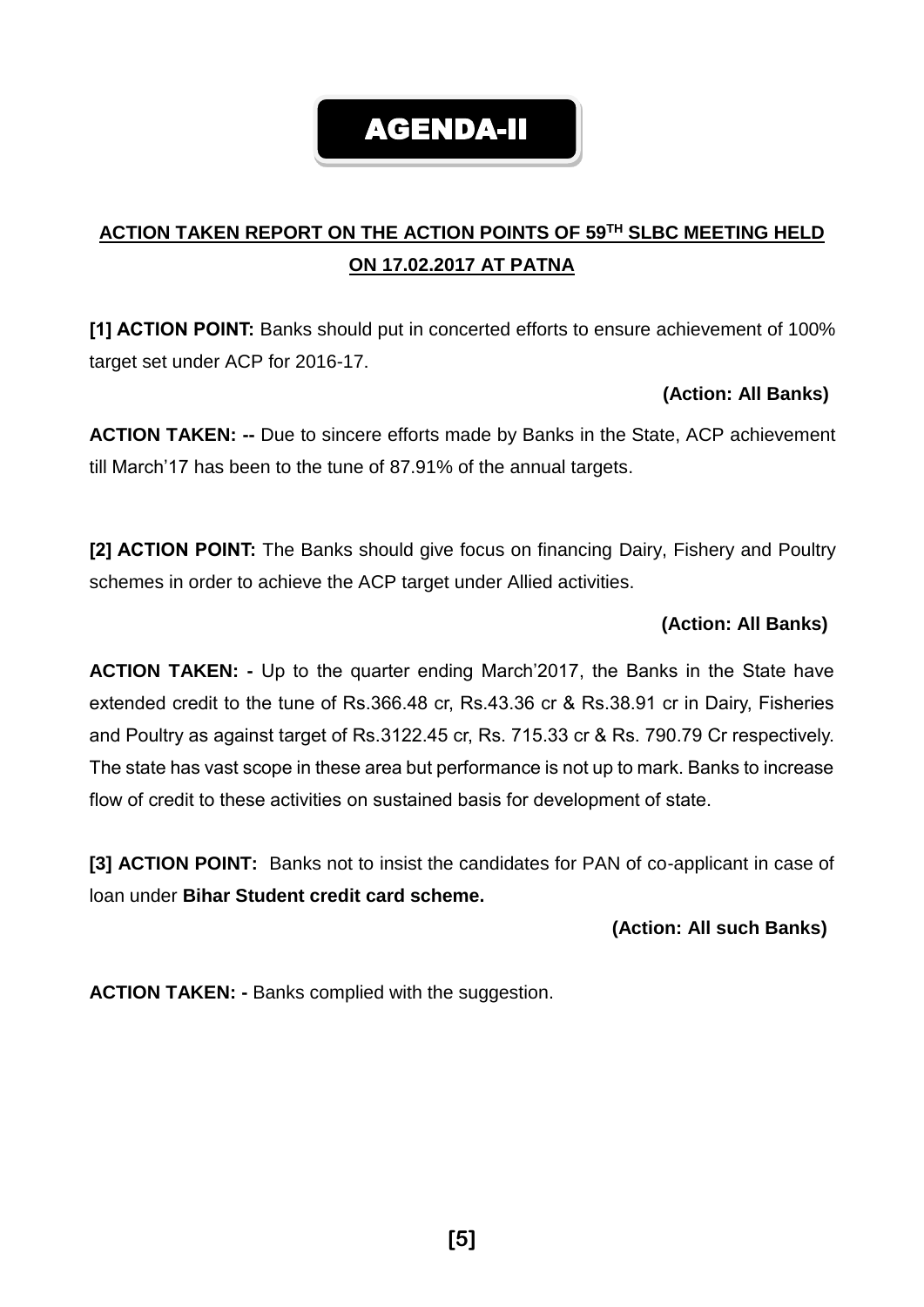**[4] ACTION POINT:** The modalities to be introduced in BSCS so that student can apply for loan from bank of a branch which is either nearer to his/her native place or nearer to his/her college where the student is studying.

#### **(Action: State Government)**

**ACTION TAKEN:** This has been implemented.

**[5] ACTION POINT:-** State Government to issue suitable guidelines in respect of approval of map in rural areas to increase lending under Housing loan/ JLG in rural areas.

#### **(Action: State Government)**

**ACTION TAKEN: -** No information in this regard has been received by SLBC.

**[6] ACTION POINT:** Banks to ensure achievement of target under PMEGP/MUDRA/ STAND *UP INDIA schemes.*

#### **(Action: All Banks)**

**ACTION TAKEN:** Up to March'2017, achievement by the Banks on above scheme are furnished on page no 21I,23B & 23C respectively.

**[7] ACTION POINT:** Govt should call a meeting of all stake holders to increase the position of AADHAR Seeding in the accounts.

#### **(Action: State Government, All Banks & UIADI)**

**ACTION TAKEN: -** Govt of Bihar had called a meeting on 14.03.2017 to promote the digital payment and SLBC had also called a meeting on 16.03.2017 to review the progress on seeding of Aadhar in account.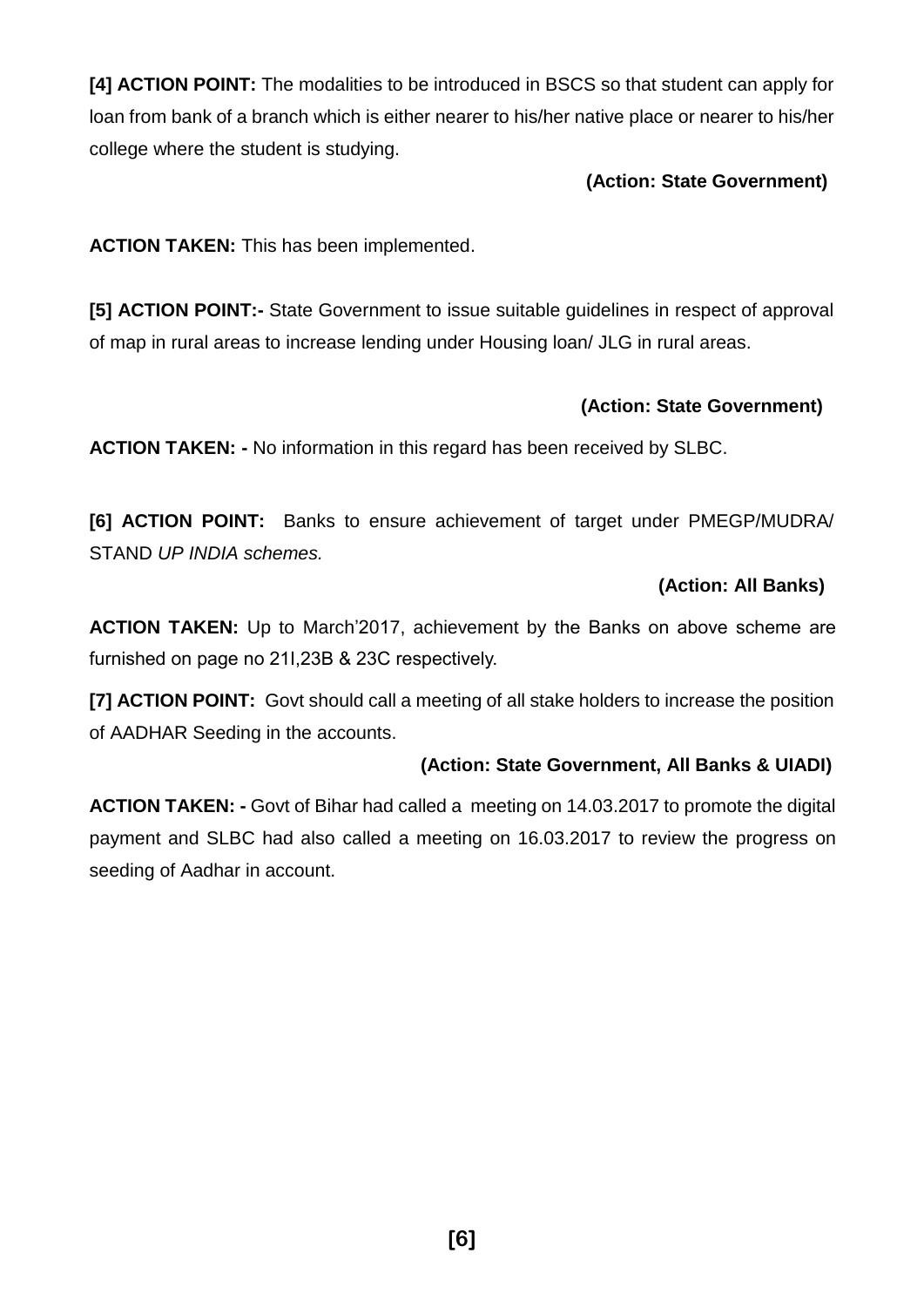# STATE LEVEL BANKERS' COMMITTEE, BIHAR

# KEY INDICATORS

# (ALL BANKS)

(Rs. in Crore)

| SI.            |                                                                                                                  |                 |                 |                       |
|----------------|------------------------------------------------------------------------------------------------------------------|-----------------|-----------------|-----------------------|
| No.            | <b>ITEMS</b>                                                                                                     | <b>MARCH'16</b> | <b>MARCH'17</b> | <b>Bench</b><br>-mark |
| 1              | <b>DEPOSITS</b>                                                                                                  | 240287.63       | 280369.95       |                       |
| $\overline{2}$ | <b>ADVANCES</b>                                                                                                  | 93307.86        | 104944.86       |                       |
| 3              | ADVANCES INCLUDING ADVANCES<br><b>GRANTED TO UNITS IN BIHAR BY</b><br>BRANCHES OPERATING OUTSIDE<br><b>BIHAR</b> | 103237.60       | 117442.87       |                       |
| 4              | ADVANCES INCLUDING RIDF                                                                                          | 108115.60       | 123191.87       |                       |
| 5              | <b>CD RATIO</b>                                                                                                  | 44.99%          | 43.94%          |                       |
| 6              | <b>PRIORITY SECTOR ADVANCES</b>                                                                                  | 65003.46        | 76760.47        |                       |
| $\overline{7}$ | SHARE OF PSA IN TOTAL ADV<br>(SL.NO.2)(%)                                                                        | 69.67%          | 73.14%          | 40%                   |
| 8              | <b>AGRICULTURAL ADV.</b>                                                                                         | 35672.20        | 41831.56        |                       |
| 9              | SHARE OF AGL, ADV IN TOTAL ADV<br>(SL.NO.2) (%)                                                                  | 38.23%          | 39.86%          | 18%                   |
| 10             | MSME ADV.                                                                                                        | 20686.59        | 23392.04        |                       |
| 11             | SHARE OF MSE ADV. IN PSA (%)                                                                                     | 31.85%          | 30.47%          |                       |
| 12             | ADV. TO WEAKER SEC.                                                                                              | 24409.11        | 30131.81        |                       |
| 13             | SHARE OF WEAKER SEC. IN PSA (%)                                                                                  | 37.55%          | 39.25%          | 25%                   |
| 14             | DRI ADV.                                                                                                         | 61.63           | 89.41           |                       |
| 15             | SHARE OF DRI ADV TOTAL ADV<br>(SI.No.2) (%)                                                                      | 0.07%           | 0.09%           | 1%                    |
| 16             | ADV. TO WOMEN (DISBURSEMENT)                                                                                     | 3099.39         | 7693.65         |                       |
| 17             | SHARE OF ADV. TO WOMEN IN<br>DISBURSEMENT (%)                                                                    | 3.87%           | 8.75%           | 5%                    |
| 18             | <b>TOTAL NUMBER OF BRANCHES</b>                                                                                  | 6661            | 6844            |                       |
| A              | <b>RURAL</b>                                                                                                     | 3691            | 3491            |                       |
| B              | <b>SEMI-URBAN</b>                                                                                                | 1680            | 1952            |                       |
| C              | <b>URBAN</b>                                                                                                     | 1290            | 1401            |                       |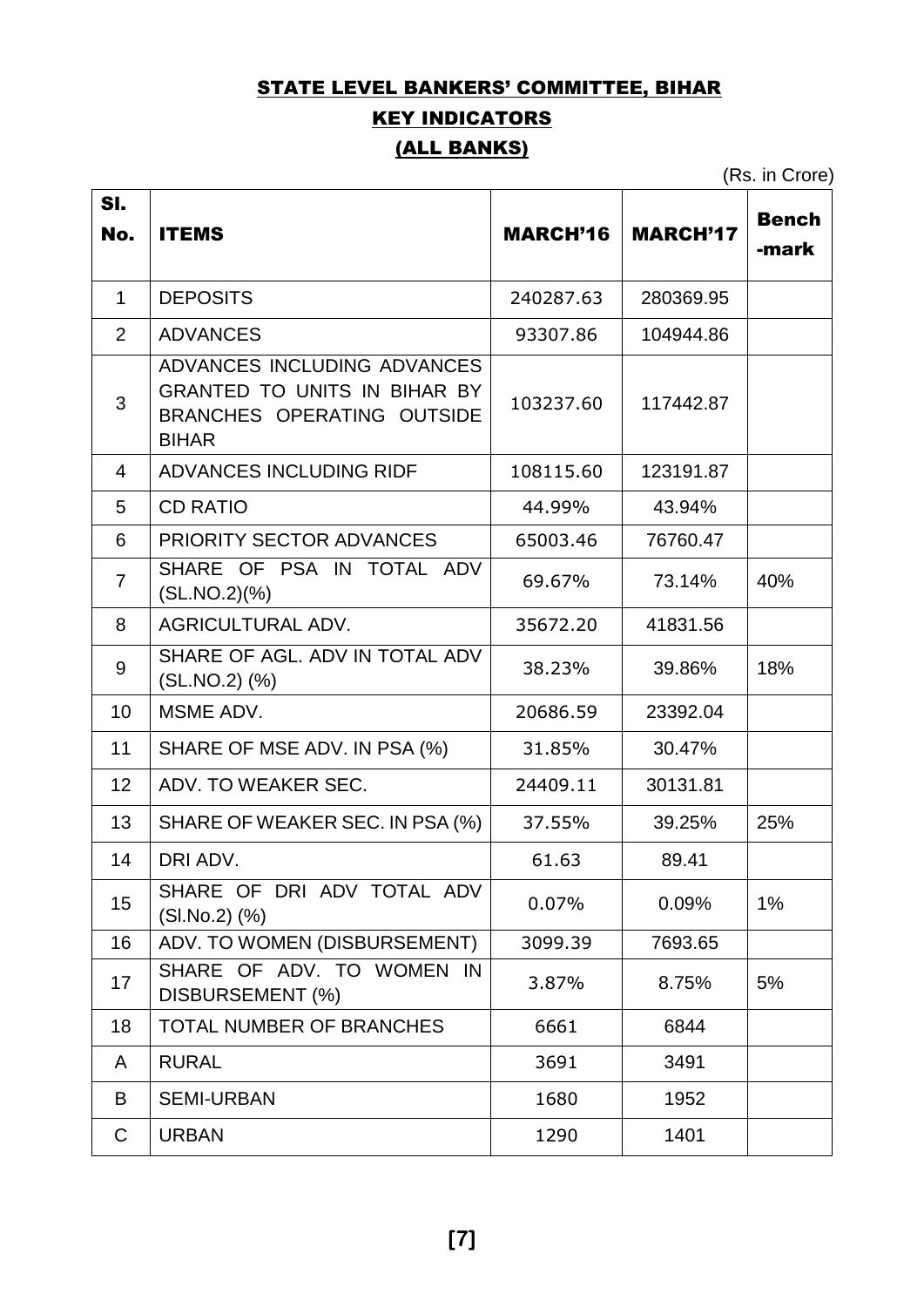# AGENDA-III

# (III-A) REVIEW OF PERFORMANCE UNDER ACP DURING THE FINANCIAL YEAR 2016-17 UP TO MARCH'2017

The performance of Banks under the Annual Credit Plan 2016-17 up to March'2017, is as under:-

|              |        |                    | (Rs. in Crore) |
|--------------|--------|--------------------|----------------|
| <b>Banks</b> | Target | <b>Achievement</b> | % Ach.         |
| Comm. Banks  | 76540  | 68632              | 89.67          |
| Co-op. Banks | 1000   | 1825               | 182.55         |
| <b>RRBs</b>  | 22460  | 17452              | 77.70          |
| Total        | 100000 | 87909              | 87.91          |

Sector-wise break-up of targets and achievement:

(Rs. in Crore)

| <b>Sector</b> | Target | <b>Achievement</b> | % Ach. |
|---------------|--------|--------------------|--------|
| Agriculture   | 48000  | 41077              | 85.58  |
| <b>SME</b>    | 15000  | 14862              | 99.08  |
| <b>OPS</b>    | 12000  | 8968               | 74.74  |
| <b>TPS</b>    | 75000  | 64907              | 86.54  |
| <b>NPS</b>    | 25000  | 23002              | 92.01  |
| Total         | 100000 | 87909              | 87.91  |

Bank-wise and district-wise position is furnished on **Page- 9A to 9D.**

## COMPARATIVE PERFORMANCE UNDER ACP As on March 2017 vis-a-vis March 2016

(Rs. in Crore)

|              |        | 2016-17 |         |               | 2015-16 |        |
|--------------|--------|---------|---------|---------------|---------|--------|
| <b>Banks</b> | Target | Ach.    | $%$ Ach | <b>Target</b> | Ach.    | % Ach  |
| Comm         | 76540  | 68632   | 89.67   | 65032         | 60610   | 93.20  |
| $Co$ -op     | 1000   | 1825    | 182.55  | 1000          | 1258    | 125.76 |
| <b>RRBs</b>  | 22460  | 17452   | 77.70   | 17968         | 18216   | 101.39 |
| Total        | 100000 | 87909   | 87.91   | 84000         | 80084   | 95.34  |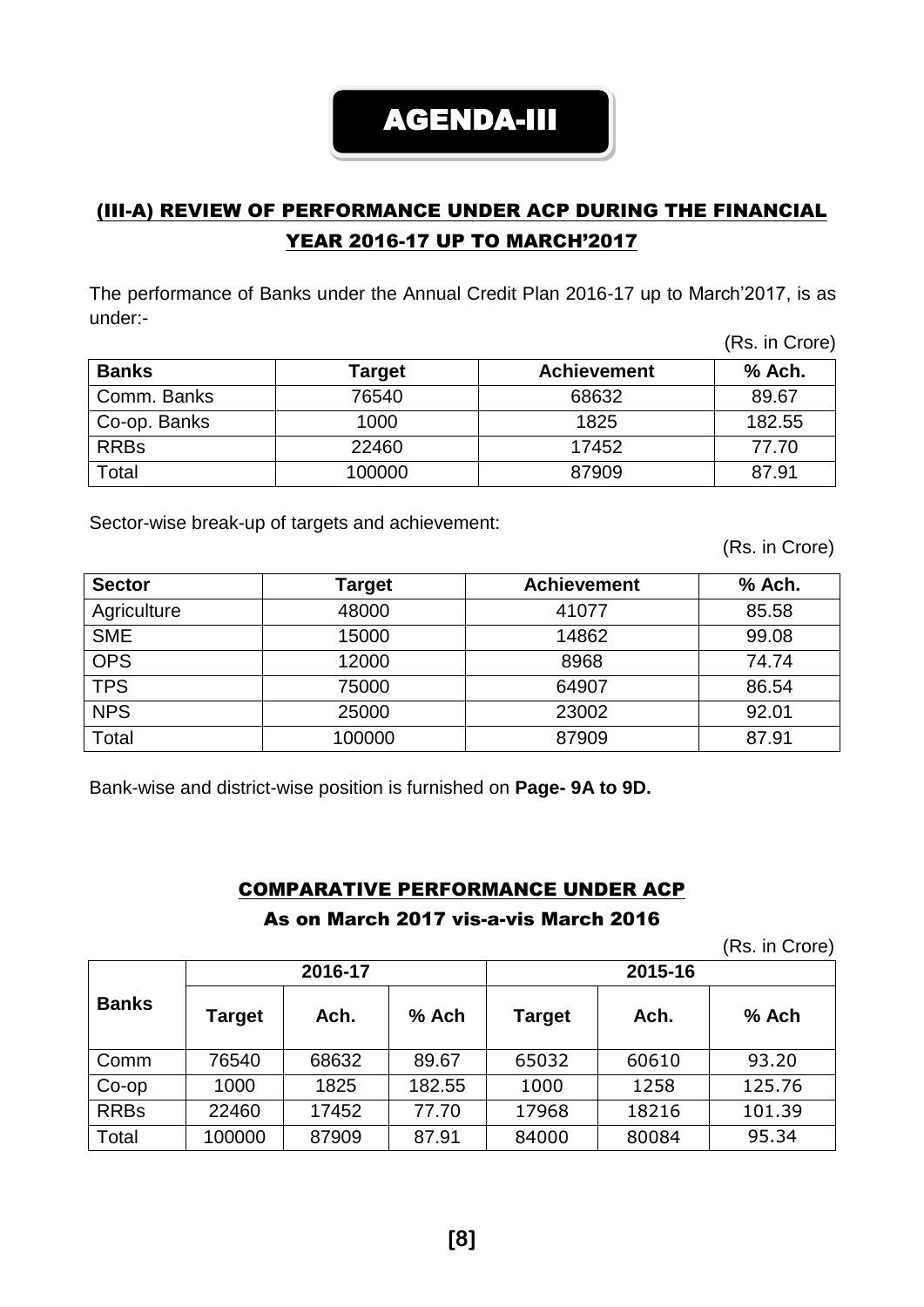#### SECTOR-WISE PERFORMANCE:

(Rs. in Crore)

| <b>Sector</b> |        | 2016-17 |       | 2015-16 |       |         |
|---------------|--------|---------|-------|---------|-------|---------|
|               | Target | Ach.    | % Ach | Target  | Ach.  | $%$ Ach |
| Agl.          | 48000  | 41077   | 85.58 | 42500   | 41350 | 97.29   |
| <b>MSE</b>    | 15000  | 14862   | 99.08 | 12000   | 13097 | 109.14  |
| <b>OPS</b>    | 12000  | 8968    | 74.74 | 7500    | 6399  | 85.32   |
| <b>TPS</b>    | 75000  | 64907   | 86.54 | 62000   | 60846 | 98.14   |
| <b>NPS</b>    | 25000  | 23002   | 92.01 | 22000   | 19238 | 87.45   |
| <b>Total</b>  | 100000 | 87909   | 87.91 | 84000   | 80084 | 95.34   |

The overall achievement of target during the period under review is 87.91%, as against 95.34% recorded during corresponding period last year but in term of amount, Banks have sanctioned Rs. 78.25 crore more from corresponding period of last year.

# (III-B) LEAD BANK SCHEME: STRENGTHENING OF MONITORING INFORMATION SYSTEM (MIS)

In terms of RBI's instructions in this regard, the LBS MIS- I, II & III of the state has been prepared and is placed at page No. 9E to 9H of the Agenda Book for information of the House.

#### **ANNUAL CREDIT PLAN: 2017-18 TARGET 2017-18**

The ACP of the state for FY 2017-18 has been decided to be Rs.110000 Crore which is 10% more than last year's target of Rs 100000 Cr.

On the basis of deliberations held during the meeting organised in this regard, the ACP has been disaggregated and circulated among all concerned.

The Bank-wise and district-wise ACP of FY 2017-18 is placed at page No. 30A to 30F of the Agenda Book for information of the house.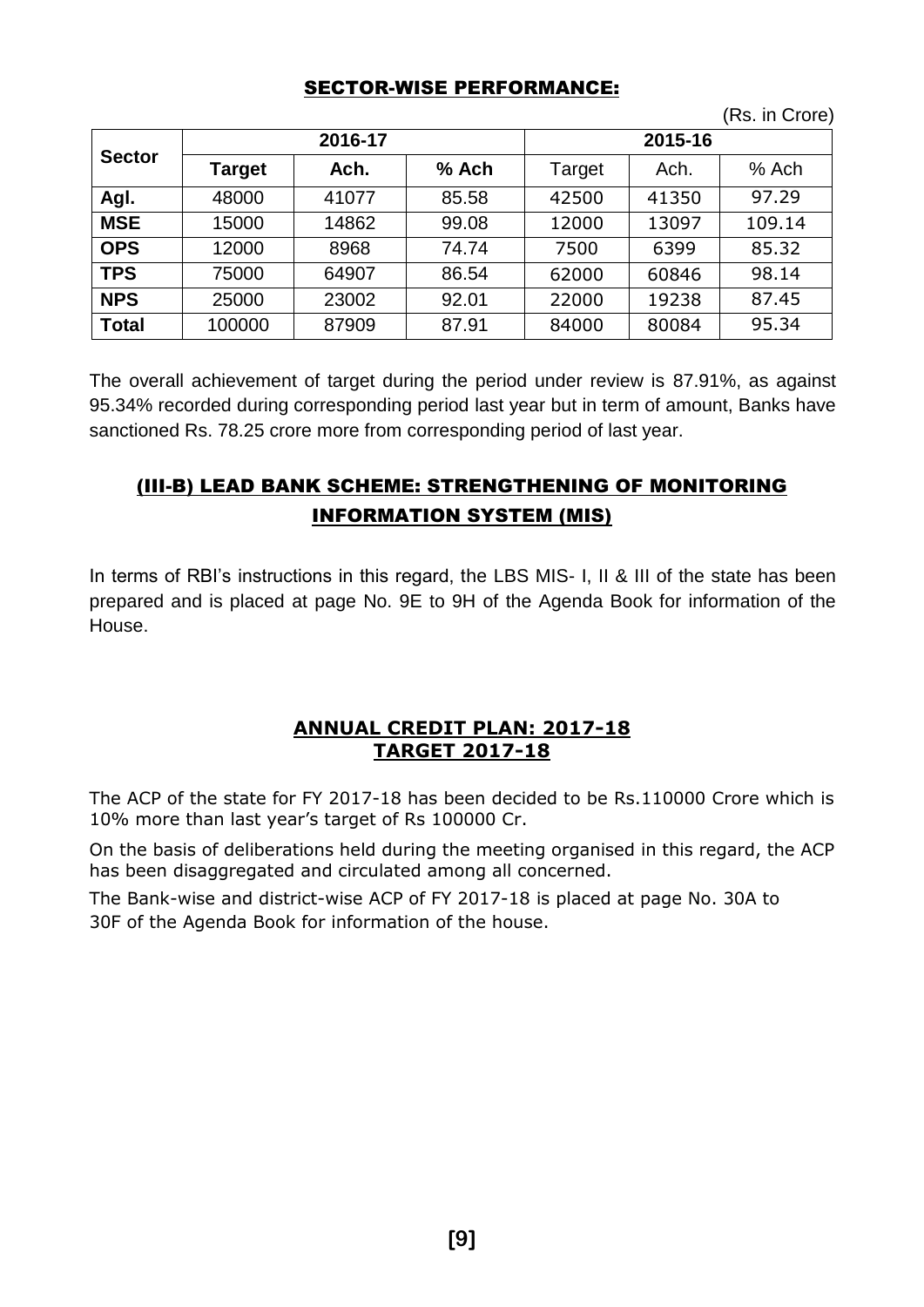# AGENDA-IV

# BRANCH OPENING DURING FY 2016-17

Against the annual target of opening of 1640 branches, in 2016-17 Banks have opened 183 branches (Page No.-10A) during the period under review.

The Bank & District-wise information on Branch Network, ATM Network, ATM Card issued and Point of Sale Terminals is placed at Page No. 10B & 10C for information.

# AGENDA-V

# (V-A) EDUCATION LOAN

The target of total Education loan given to banks for FY 2016-17 were settled keeping in mind the launching of Bihar Student Credit Card Scheme but launching of BSCC Scheme got delayed and that is why the desirable performance could not be achieved. During the FY 2016-17, total Education Loan amounting to Rs 897.76 Crores was sanctioned to 23868 students and loan amounting to Rs 716.29 Crore were disbursed among 22995 students. Out of this, loan under Student Credit Card Scheme was sanctioned for Rs. 25.66 crore to 750 students out of total loan application received 1437 and loan amounting to Rs 6.89 Crore were disbursed among 405 students.

A copy of the Bank-wise target and achievement their against is placed at page No. 10D & 10E of the Agenda Book.

The bank-wise data on outstanding amount of Education loan and Housing Loan as on 31.03.2017 is placed at page no.10F of Agenda Book.

#### (V-B) HOUSING LOAN

Loan amounting to Rs.3035.36 Crore was sanctioned to 18881 beneficiaries by Banks during the FY 2016-17, which shows an achievement of 78.67% of the target allocated. Out of these, Housing Loan amounting to Rs. 2697.95 Cr has been disbursed among 18136 beneficiaries. The Bank-wise performance during the review period is placed at Page No. 10G.

#### (V-C) PRADHAN MANTRI AWAS YOJANA (CREDIT LINKED SUBSIDY SCHEME)

Under Pradhan Mantri Awas Yojana Scheme loan amounting to Rs 10.45 Crores was sanctioned to 119 beneficiaries and loan amounting to Rs 9.63 Crore were disbursed among 119 beneficiaries.

The Bank-wise performance during the review period is placed at Page No. 10H.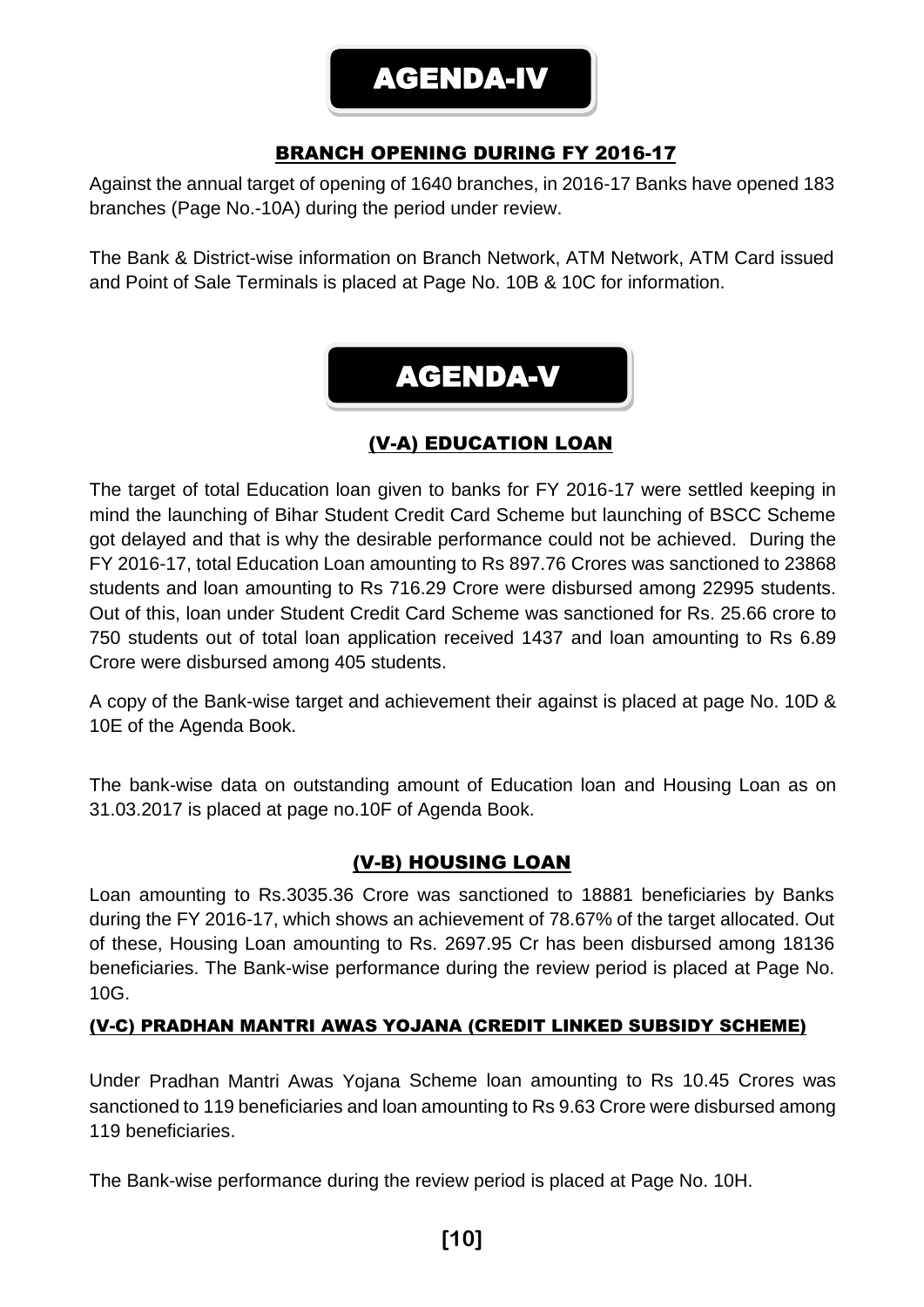ł

#### (VI-A) CD RATIO (As on 31.03.2017)

|                              |                 |                 | (Rs. in Crore)  |
|------------------------------|-----------------|-----------------|-----------------|
| <b>Bank</b>                  | <b>Deposits</b> | <b>Advances</b> | <b>CD</b> ratio |
| Comm. Banks                  | 248807          | 99379           | 39.94           |
| Co-op. Banks                 | 2921            | 3646            | 124.82          |
| <b>RRBs</b>                  | 28642           | 14418           | 50.34           |
| Total                        | 280370          | 117443          | 41.89           |
| <b>RIDF</b>                  |                 | 5748            |                 |
| Total (Advances +RIDF)       | 280370          | 123191          | 43.94           |
| Investment                   |                 | 6778            |                 |
| Grand Total (Adv.+RIDF+Inv.) | 280370          | 129969          | 46.35           |

As at the end of March'2017, CD Ratio of the state stood at 43.94%. The CD ratio of the State would have improved further by 281 basis points, had the State Government utilised the total amount of Rs.13617.26 Crore (as on 31.03.2017), sanctioned under RIDF. As on 31<sup>st</sup> March, 2017 only 42% of the amount sanctioned under RIDF was utilised by the Government of Bihar.

Controlling Head of Bank having lead responsibility in the district is requested to instruct the LDM to coordinate with all Banks operating in the district and intensify efforts to adopt suitable strategies for improving CD ratio in the district.

Among banks Punjab & Sindh Bank (9.84%) and Karnataka Bank (23.59%) have CD Ratio less than 25%. The above mentioned banks are requested to step up their effort to improve CD Ratio substantially.

Bank-wise and district-wise details are furnished on Page no. 14A to 14E.

It is pertinent to mention here that an amount of Rs.12498.01 Crores have been financed to units functioning in Bihar by SBI, PNB, Allahabad Bank, Bank of Maharashtra, Corporation Bank, Indian Overseas Bank, Vijya Bank, IDBI bank, State Bank of Bikaner & Jaipur, ICICI and Federal Bank by their branches operating outside the State and the amount has been taken into account for calculating the CD ratio as per guidelines issued by the Reserve Bank of India vide their circular No.-RPCD.LBS.BC.No.47/02.13.03/2005-06 dated 9th November 2005.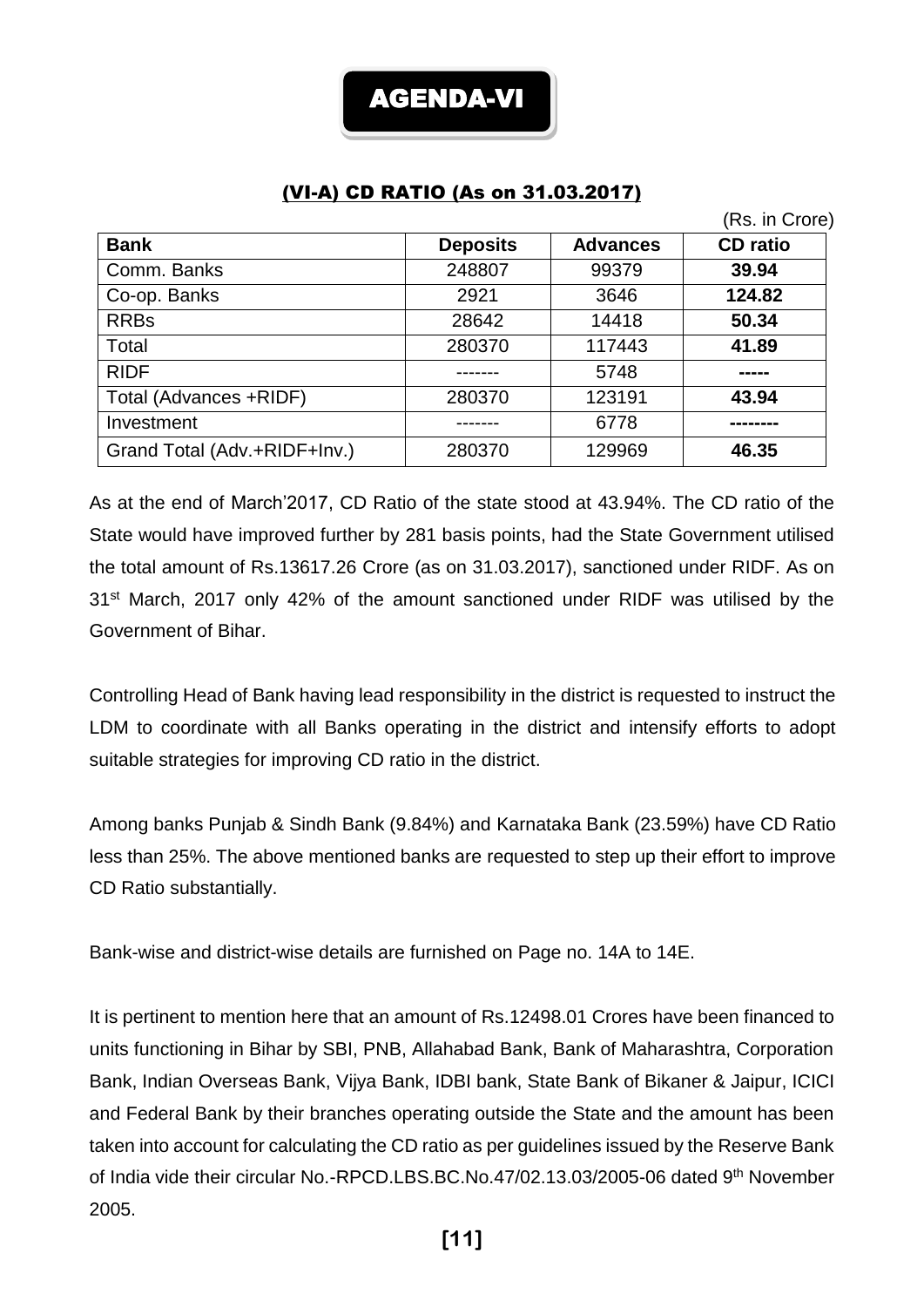## (VI-B) RECOVERY

A summary of the recovery data (as on 31.03.2017) is given below.

| (Rs.in Crore) |
|---------------|
|               |

| <b>Bank</b>  | <b>Demand raised</b> | <b>Amount recovered</b> | <b>Recovery %</b> |
|--------------|----------------------|-------------------------|-------------------|
| Comm. Banks  | 16951                | 9801                    | 57.82             |
| Co-op. Banks | 755                  | 278                     | 36.79             |
| <b>RRBs</b>  | 7076                 | 3599                    | 50.86             |
| Total        | 24782                | 13678                   | 55.19             |

Recovery percentage of loans in the state is at 55.19% of the total demand raised by Banks as on 31<sup>st</sup> March, 2017. The recovery position needs improvement in order to drive the financing by Banks in the State. While the Banks are following up with the borrowers for recovery of their dues, the State government is requested to help the Banks in their efforts. A better recovery culture will act as an incentive for Banks to lend more.

Bank-wise position of recovery as on 31.03.2017 is furnished on Page No. 14F.

#### (VI-C) NPAs & WRITE-OFF

As on 31.03.2017, overall position of NPAs and the amount of loans written off is as under: (Rs. in Crore)

| <b>Banks</b> | <b>Total Adv.</b> | <b>Total NPA</b> | % of NPA | <b>Written off</b> |
|--------------|-------------------|------------------|----------|--------------------|
| Comm. Banks  | 86881             | 7344             | 8.45     | 640                |
| Co-op. Banks | 3646              | 265              | 7.26     |                    |
| <b>RRBs</b>  | 14418             | 2245             | 15.57    |                    |
| <b>Total</b> | 104945            | 9854             | 9.39     | 640                |

NPA of Banks at 9.39% is a matter of great concern. All steps should be taken for bringing the NPA level below 3%.

Segment-wise details of NPA amount is furnished on Page No. 14G for discussion and review by the House.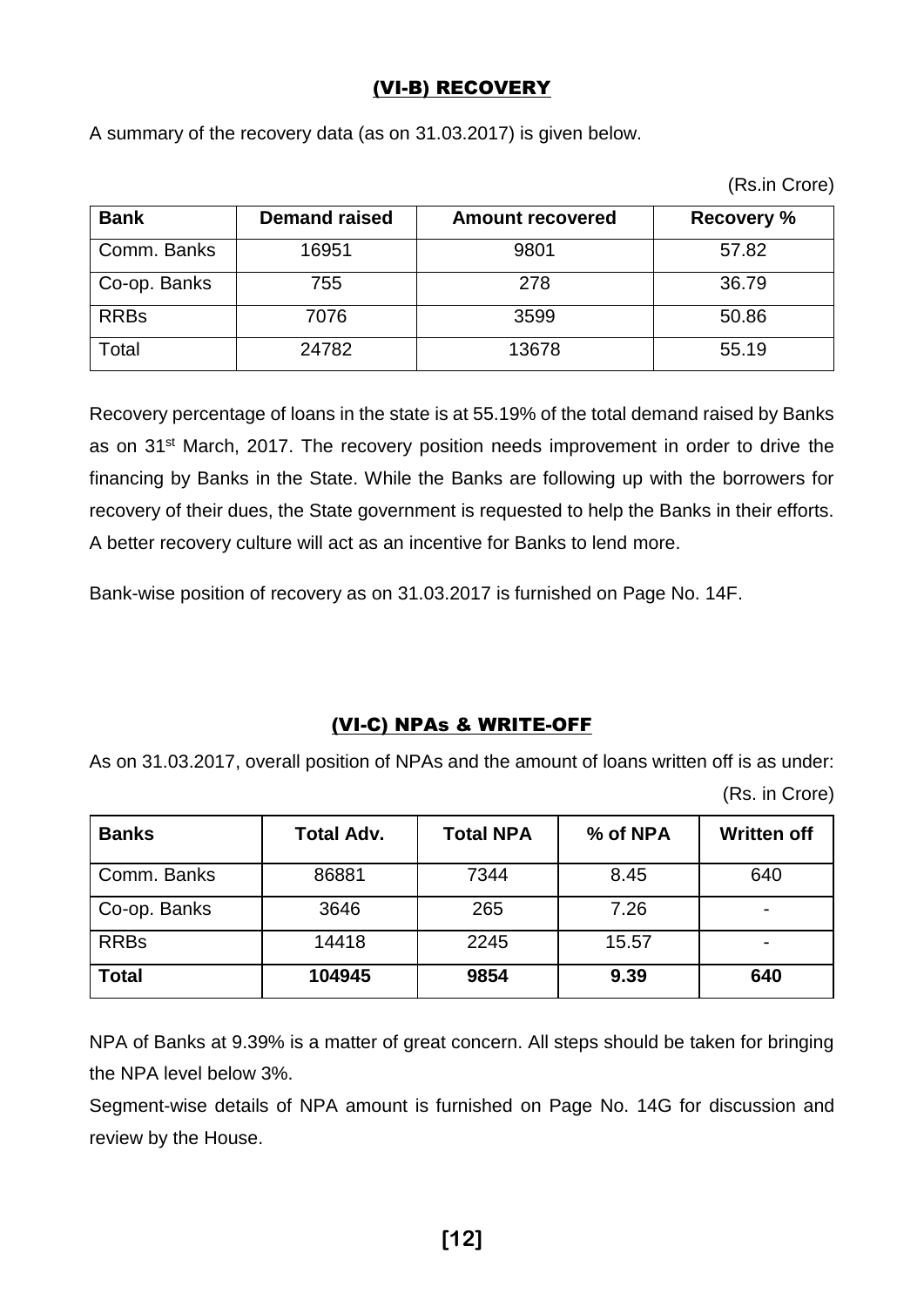#### (VI-D) CERTIFICATE CASES & DISPOSAL OF TOP 10 CASES

|              |                                                    |                                                                    |                                                              |                                                                     |                                                                     |                                                                    |                                                      | INS. III VIVIEI                                                |
|--------------|----------------------------------------------------|--------------------------------------------------------------------|--------------------------------------------------------------|---------------------------------------------------------------------|---------------------------------------------------------------------|--------------------------------------------------------------------|------------------------------------------------------|----------------------------------------------------------------|
| <b>Banks</b> | Total<br><b>Cases</b><br>(No.) As on<br>31.12.2016 | <b>Total</b><br>Cases<br>(Amount)<br>As<br><b>on</b><br>31.12.2016 | <b>Cases</b><br>filed<br>(No.)<br>(During<br>the<br>quarter) | <b>Cases</b><br>filed<br>(Amoun<br>t)<br>(During<br>the<br>quarter) | <b>Cases</b><br>dispose<br>d of (No.)<br>(During<br>the<br>quarter) | <b>Cases</b><br>disposed of<br>(Amount)<br>(During the<br>quarter) | Pending<br><b>Cases</b><br>(No.) As on<br>31.03.2017 | Pending<br><b>Cases</b><br>(Amount)<br>As<br>on.<br>31.03.2017 |
|              |                                                    |                                                                    |                                                              |                                                                     |                                                                     |                                                                    |                                                      |                                                                |
| Comm         | 442936                                             | 2598.40                                                            | 27655                                                        | 212.24                                                              | 3977                                                                | 37.02                                                              | 466614                                               | 2773.62                                                        |
| Co-op        | 29337                                              | 61.27                                                              | $\Omega$                                                     | 0                                                                   |                                                                     | 0                                                                  | 29337                                                | 61.27                                                          |
| <b>RRBs</b>  | 22169                                              | 102.43                                                             | 2353                                                         | 39.64                                                               | 1015                                                                | 4.06                                                               | 23507                                                | 138.01                                                         |
| Total        | 494495                                             | 2763.42                                                            | 30008                                                        | 251.88                                                              | 4992                                                                | 41.08                                                              | 519511                                               | 2974.22                                                        |

As on 31.03.2017, overall position of Certificate Cases filed by all Banks is furnished below:  $(D - in Q_{xxxx})$ 

It is evident from the above Table that during the fourth quarter of FY 2016-17, 30008 cases were filed and 4992 cases were only disposed off and 519511 cases involving Rs. 2974.22 Crore are pending at different stages. A disturbing trend in this data is that the disposal rate of certificate cases is much slower than the fresh cases filed, which results in increasing the no. and amount of pending cases in each successive quarter. This large amount of bad loans, if recovered and recycled, can further enhance disbursements by Banks. The list containing details of top 10 Certificate Cases of each district has been provided to the SDC-Banking of the respective districts for effecting recovery in these cases. However, very meagre recovery has been made in these accounts despite regular follow up by Banks at the district level. The State Government is requested to instruct the district-administration of all districts to initiate requisite steps at their end for early disposal of Certificate Cases. At the same time, Block-level recovery camps on the lines of credit camp, need to be organised which will help Banks in improving their asset quality besides conveying a message to the borrowers, for timely repayment of loans.

Bank-wise and District-wise no. & amount of pending certificate cases pending with amount is furnished on Page No. 14I to 14J.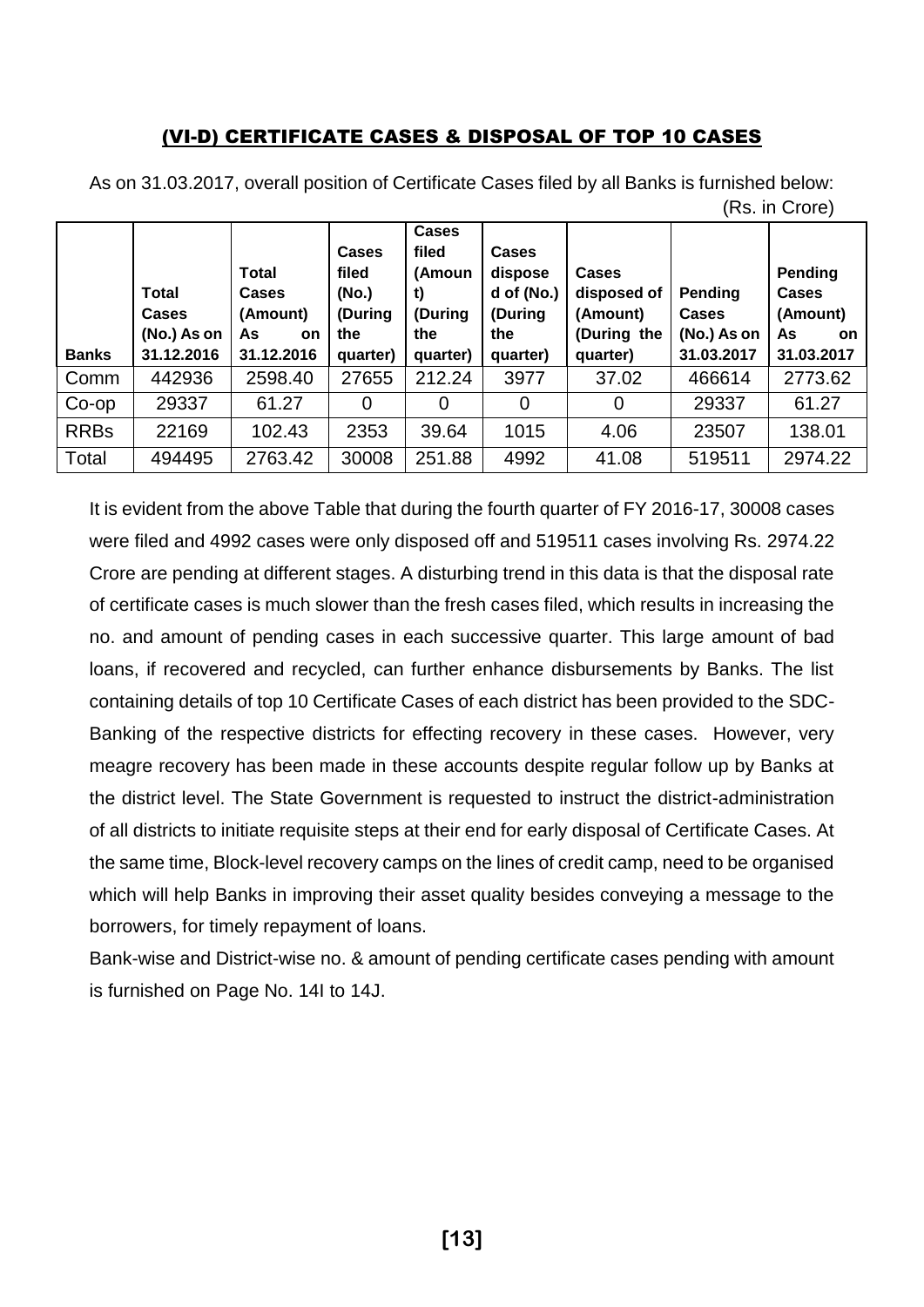#### (VI-E) PRIORITY SECTOR LENDING

As on 31.03.2017, the Benchmark of 40% for Priority Sector advances has been achieved by majority of the Banks. The House may notice that the ratio of Priority Sector advances to total advances is as high as 73.14% in the State, which is well above the Benchmark. Bank-wise position is furnished on Page No. 14K & 14L.

#### (VI-F) AGRI CREDIT

At the State level, the ratio of Agri Credit to Total Advances stands at 39.86% as on 31.03.2017, against the national benchmark of 18%. However, a few Banks have failed to achieve the benchmark. Bank-wise position is furnished on Page No14K.

#### (VI-G) WEAKER SECTION

Total loan extended by Banks to the weaker section, as on 31.03.2017 was Rs. 30131.81 Crore out of the aggregate advances of Rs.104944.86 Crore i.e. 28.71% of the total advances, against the benchmark of 10%. Further, as percentage of Priority Sector Advances, the achievement comes to 39.25% which is much better than the Benchmark of 25%.

Bank-wise position is furnished on Page No. 14L.

#### (VI-H) DIFFERENTIAL RATE OF INTEREST (DRI)

As on 31.03.2017 the aggregate advances level under DRI Scheme stands at Rs. 89.41 Crore, which is 0.09% of the total advances of Rs.104944.86 Crore as on 31.03.2017.

A total of 10893 beneficiaries were provided loans amounting to Rs. 13.01 Crore under DRI Scheme during the period under review. Banks should provide more loans under the Scheme to the needy and eligible beneficiaries, and ensure maximum coverage of people belonging to SC/ST and women categories, apart from providing top-up Loans to the beneficiaries of Indira Awas Yojana. Also, Banks should step up financing to the rural artisans like carpenters, blacksmiths, washermen, cobblers etc. under Mudra Loan to achieve the target. Bank-wise position is furnished on Page No. 14L & 14M.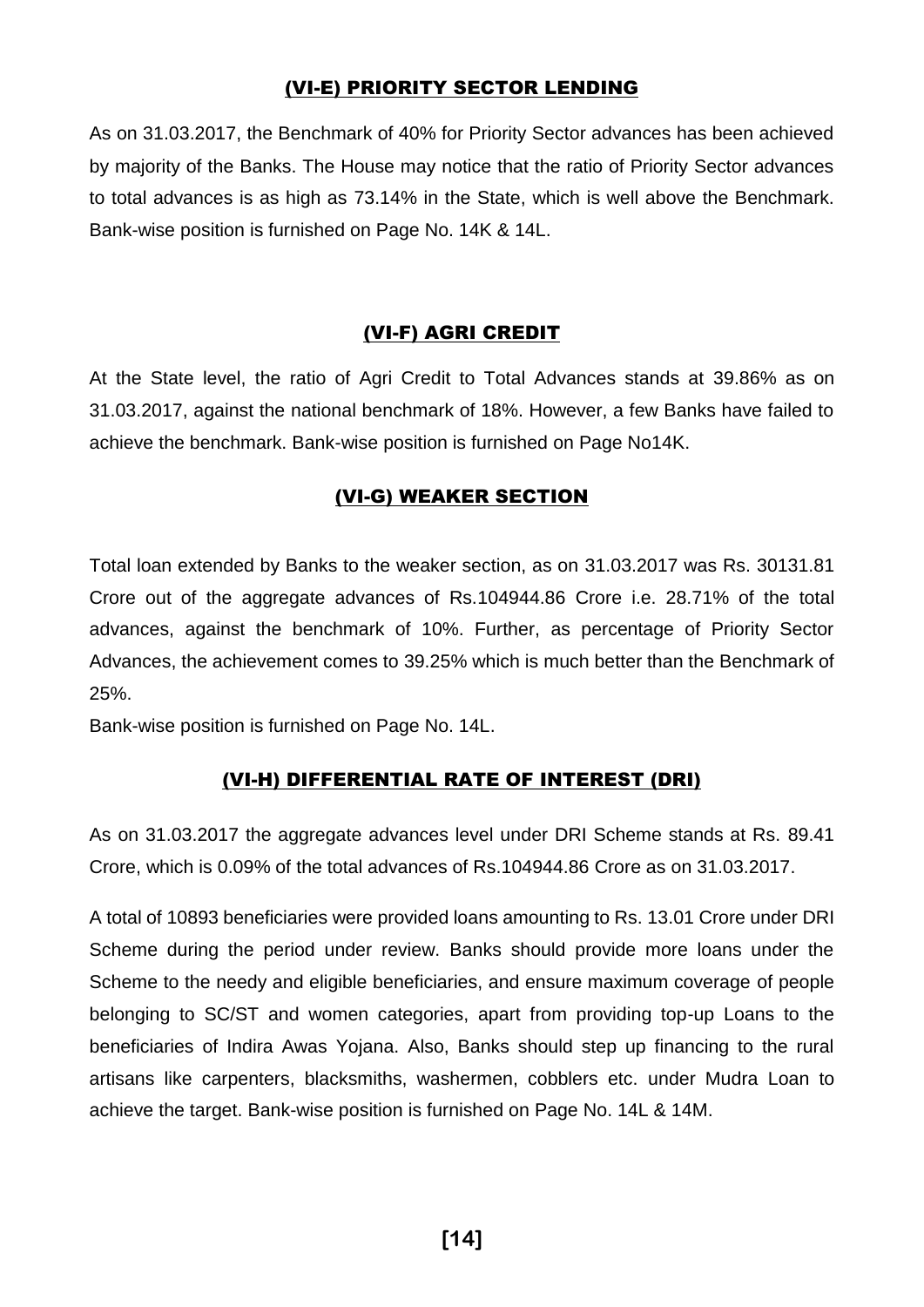AGENDA-VII

# (VII-A) AGRICULTURE

As per the new revised reporting guidelines issued by Reserve Bank of India on priority sector lending-Targets & classification issued vide Reserve Bank of India Master Circular no. RBI/2015-16/53 FIDD.CO.Plan.BC.4/04.09.01/2015-16 dated: 01.07.2015 under Agriculture Sector the distinction between Direct & Indirect Agriculture is dispensed with and it has been redefined to include (i) Farm Credit (ii) Agriculture Infrastructure and (iii) Ancillary Activities.

## (VII-B) FARM CREDIT

A summarised statement of Farm Credit sanctioned and disbursed by Commercial Banks, Co-operative Banks and RRBs, vis-à-vis their respective targets, during FY 2016-17 is given below:

|                   |               |                   |               |                      |       | (Rs. In Crore) |
|-------------------|---------------|-------------------|---------------|----------------------|-------|----------------|
| <b>Banks</b>      | <b>Target</b> | <b>Sanctioned</b> |               | <b>Disbursement</b>  |       | % Achiev       |
|                   | <b>Amount</b> | No.               | <b>Amount</b> | No.<br><b>Amount</b> |       |                |
| Comm. Banks       | 24115         | 2023129           | 26135         | 2012867              | 23055 | 108.38         |
| Co-op. Banks      | 1000          | 384139            | 1825          | 384139               | 1825  | 182.54         |
| <b>RRBs</b>       | 15910         | 1527623           | 14286         | 1524194              | 14239 | 89.80          |
| <b>GRANDTOTAL</b> | 41025         | 3934891           | 42246         | 3921200              | 39119 | 102.98         |

Bank-wise performance is furnished on Page No. 18A .

# (VIII-C) AGRICULTURE INFRASTRUCTURE

A summarised statement of Agriculture Infrastructure sanctioned and disbursed by Commercial Banks, RRBs and Co-operative Banks, vis-à-vis their respective targets, during FY 2016-17 is given below:

(Rs. In Crore)

| <b>Banks</b>      | Target | <b>Sanctioned</b> |               | <b>Disbursement</b>  |     | % Achiev |
|-------------------|--------|-------------------|---------------|----------------------|-----|----------|
|                   | Amount | No.               | <b>Amount</b> | No.<br><b>Amount</b> |     |          |
| Comm. Banks       | 2143   | 14873             | 296           | 14814                | 290 | 13.83    |
| <b>RRBs</b>       | 1414   | 152               | 3             | 152                  | ว   | 0.18     |
| <b>GRANDTOTAL</b> | 3557   | 15025             | 299           | 14966                | 293 | 8.40     |

Bank-wise performance is furnished on Page No. 18B .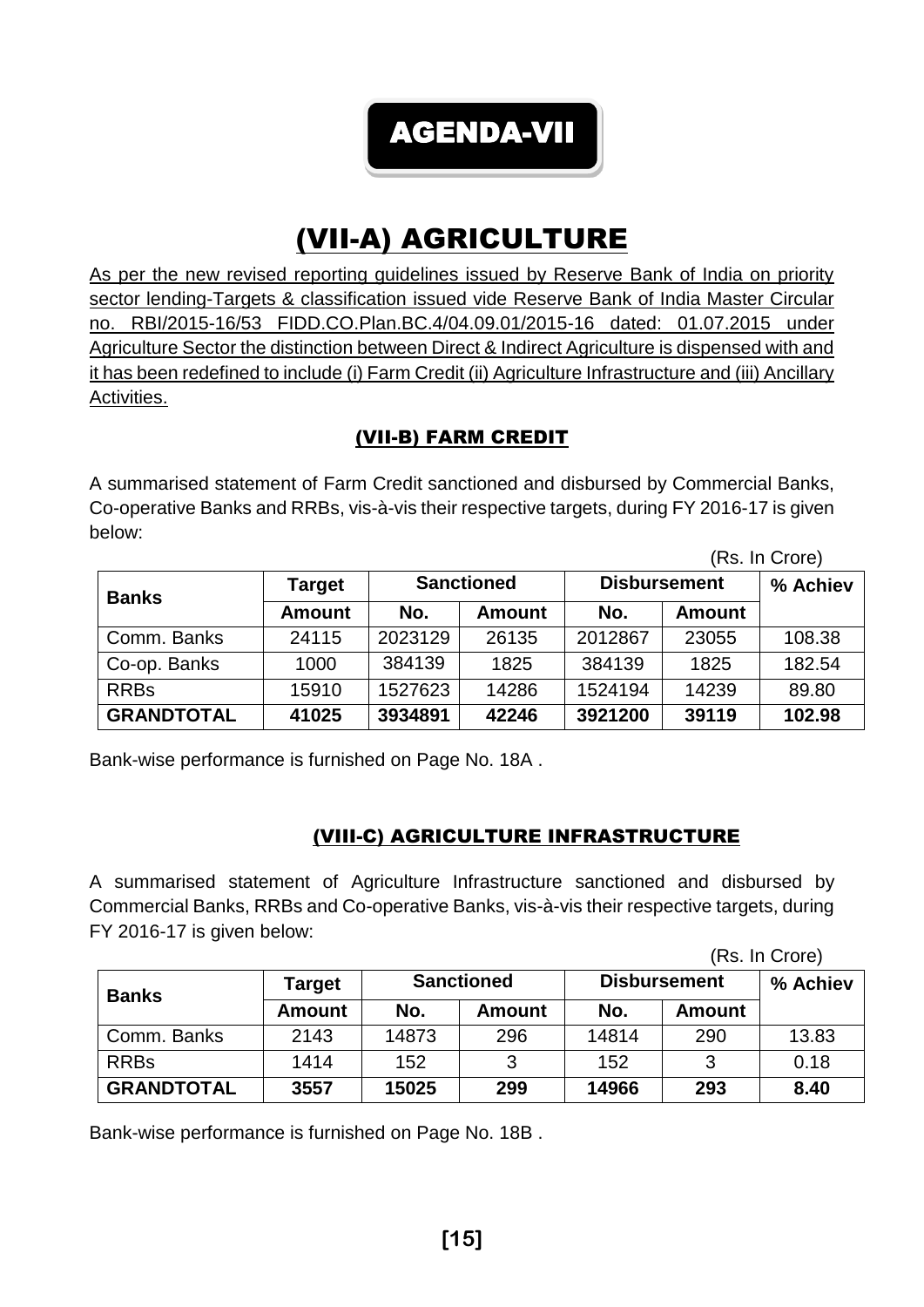## (VII-D) ANCILLARY ACTIVITIES

A summarised statement of Ancillary Activities sanctioned and disbursed by Commercial Banks, RRBs and Co-operative Banks, vis-à-vis their respective targets, during FY 2016- 17 is given below:

|                   |               |                   |               |                      |      | (Rs. In Crore) |
|-------------------|---------------|-------------------|---------------|----------------------|------|----------------|
| <b>Banks</b>      | Target        | <b>Sanctioned</b> |               | <b>Disbursement</b>  |      | % Achiev       |
|                   | <b>Amount</b> | No.               | <b>Amount</b> | No.<br><b>Amount</b> |      |                |
| Comm. Banks       | 2059          | 26740             | 1701          | 25771                | 1625 | 82.61          |
| <b>RRBs</b>       | 1359          | 5                 | 6             | 5                    | 6    | 0.45           |
| <b>GRANDTOTAL</b> | 3418          | 26745             | 1707          | 25776                | 1631 | 49.95          |

Bank-wise performance is furnished on Page No. 18C.

#### (VII-E) KISAN CREDIT CARD (KCC)

A summarised statement of Kisan Credit Cards issued by Commercial Banks, RRBs and Co-operative Banks, vis-à-vis their respective targets, during FY 2016-17 is given below:

|                   |              | <b>Sanctioned (No.)</b> | $\%$               |              |            |
|-------------------|--------------|-------------------------|--------------------|--------------|------------|
| <b>Banks</b>      | Target (No.) |                         | <b>Achievement</b> |              |            |
|                   | <b>New</b>   | <b>New</b>              | <b>Renewal</b>     | <b>TOTAL</b> | <b>New</b> |
| Comm. Banks       | 873362       | 409441                  | 608258             | 1017699      | 46.88      |
| <b>RRBs</b>       | 576187       | 163919                  | 964737             | 1128656      | 28.45      |
| Co-op. Banks      | 50451        | 7087                    | 377052             | 384139       | 14.05      |
| <b>GRANDTOTAL</b> | 1500000      | 580447                  | 1950047            | 2530494      | 38.70      |

It is evident from the above Table that Banks operating in the state have sanctioned loans to a total of 2530494 beneficiaries (New-580447 & Renewal-1950047) under KCC amounting to Rs. 24654.82 Crore during the FY 2016-17.

Bank-wise & District-wise performance is furnished on Page No. 18D to 18E .

#### PROVIDING KCC TO ALL ELIGIBLE AND NON-DEFAULTER FARMERs

In the light of the directives issued by the Ministry of Finance, Government of India, Kisan Credit Card is to be provided to all eligible and non-defaulter farmers. Modified Common Application Form, format of affidavit (for loan upto Rs. 50,000) and Checklist for KCC loan has been provided to the Agri Department, GoB with a request to circulate the same down the line to facilitate generation of loan applications from all eligible farmers. The Agriculture Department, GoB has been requested to provide village-wise list of eligible farmers to Banks, to enable them to extend credit facility to all such farmers.

The Revenue & Land Reforms Department, GOB is requested to arrange for timely issuance of the LPCs by the concerned authorities on the prescribed formats, incorporating all required particulars.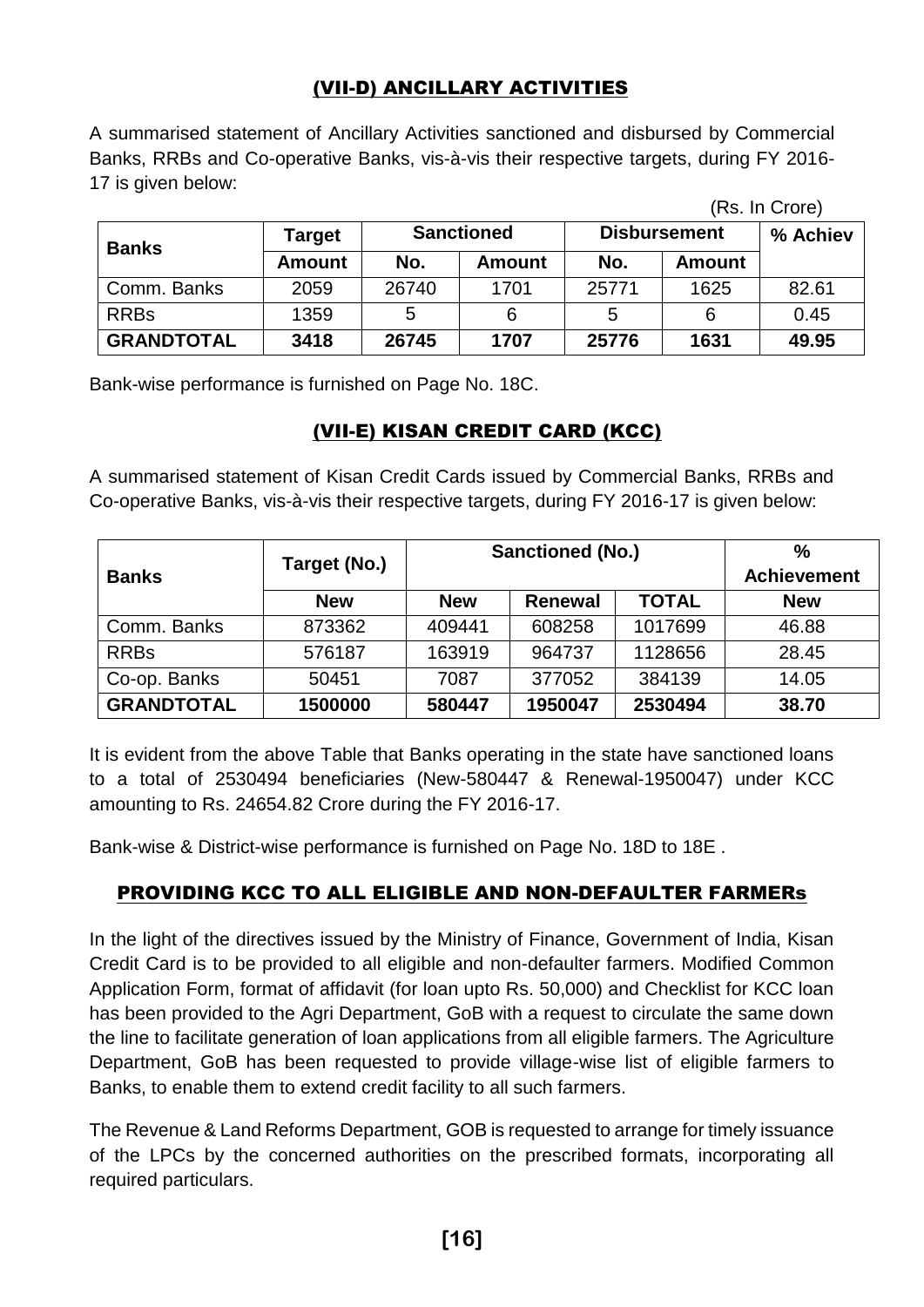#### (VII-F) ISSUANCE OF ATM CARDS TO KCC HOLDERS

As per RBI instructions, all KCC borrowers are to be issued ATM cum Debit Cards. The Bank-wise information on ATM Cards issued to KCC borrowers is placed at Page No 18F of the Agenda Book for information of the House. All Banks are requested to ensure that ATM cards are issued to all eligible KCC borrowers both at the time of new sanction as well as at the time of renewal.

## (VII-G) CROP INSURANCE SCHEME

Govt. of India has launched a new insurance scheme named Prime Minister Fasal Bima Yojna. The details of the scheme can be downloaded from site [www.agricoop.nic.in](http://www.agricoop.nic.in/) and [www.agri-insurance.gov.in.](http://www.agri-insurance.gov.in/)

The information on crop insurance received from Agriculture Insurance Co. on India Ltd, Chola MS General Insurance, TATA AIG General Insurance Co Ltd and Bajaj Allianz General Insurance are furnished on Page no 18G to 18Y.

Controlling Head of all banks operating in the State are requested to instruct their operating functionaries to ensure coverage of all crop loans under crop insurance. As per the scheme, claims of agriculture crop insurance should be credited into the beneficiary's account within 15 days of receipt of claim and no interest should be charged in the loan account of borrowers on the claim amount, for the period beyond 15 days of receipt of claim till the date of credit. In case of interest being applied on the claim amount credited with delay beyond 15 days, it should be refunded to the beneficiaries.

# (VII-H) DAIRY, FISHERY & POULTRY

Banks have sanctioned loans amounting to Rs 366.48 Crore to 17807 beneficiaries under various Dairy schemes, Rs 43.36 Crore to 1632 beneficiaries under Fishery schemes and Rs. 38.91 Crore to 1174 beneficiaries under Poultry schemes during the FY 2016-17. Bank wise performance is furnished on page no. 18Z to 18AB. All banks are requested to increase their lending under these sectors in the State.

#### (VII-I) FARM MECHANISATION

Against the financial target of Rs.2987 Crore for the year 2016-17, Banks have sanctioned loans amounting to Rs. 825.50 Crore to 53395 farmers for purchasing farm equipments. Bank-wise target and performance is furnished on Page no. 18AC for information.

Controlling head of all Banks are requested to advise their branches to initiate requisite measures to increase lending under the scheme.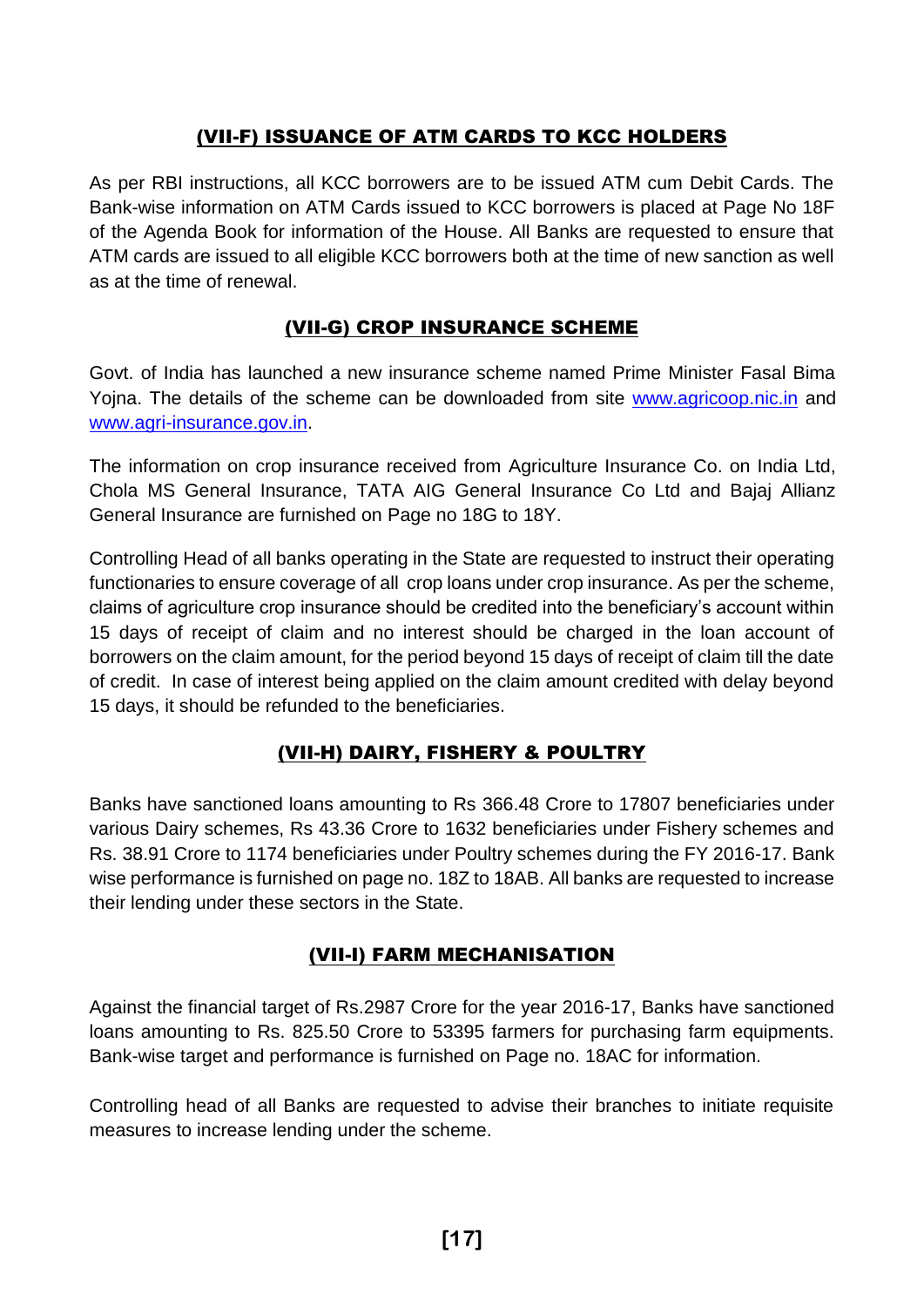# (VII-J) ADVANCES GRANTED TO UNITS PROVIDING STORAGE FACILITY

Banks have sanctioned loans amounting to Rs. 106.31 Crore to 220 farmers for storage facility during the financial year 2016-17. All banks are requested to pay more attention towards financing under the scheme as there is a huge demand for storage facility. Bank- wise target and performance is furnished on Page No. 18AD for information.

# (VII-K) AGRICULTURE TERM LOAN (ATL)

Against the financial target of Rs.11294.27 Crore for the year 2016-17, Banks have sanctioned loans amounting to Rs. 16899.96 Crore to 1364464 farmers.

Bank-wise target and performance is furnished on Page no. 18AE for information.

# (VII-L) FINANCE TO SELF HELP GROUPS (SHGs)

SHGs play a very crucial and effective role in providing timely and adequate credit and other financial services to the vulnerable and weaker sections resulting in overall economic development of the society and Banks play a facilitating role through credit linkages to them.

Banks have opened savings bank account of 137995 SHGs and have credit-linked 170053 SHGs during financial year 2016-17, with total Bank-finance of Rs. 1693.85 Crore. Bank wise SHG savings and credit-linkage, on the basis of data provided by BRLPS, during financial year is furnished on Page 19AF to 18AH.

The Reserve Bank of India has already advised the detailed guidelines for operationalisation of the Interest Subvention Scheme under NRLM for SHG credit. All Banks are requested to provide the stipulated interest- subvention to all eligible SHG accounts.

# (VII-M) JOINT LIABILITY GROUP

Against the yearly target of 100000 units, Banks have sanctioned 24354 number of JLGs amounting to Rs. 264.54 Crores during financial year 2016-17. As SHG & JLG are important tools to reach the so far financially excluded rural people, all Banks are requested to reach out of the weaker sections of the society through these two routes during 2016-17.

The Bank-wise performance under JLG is placed at Page No 18AI for information of the House.

# (VII-N) NATIONAL URBAN LIVELIHOOD MISSION (NULM)-SELF EMPLOYMENT PROGRAMME

Urban SHGs are to be provided financial support under the National Urban Livelihood Mission (NULM) and the target in this regard has been given to the state by Govt. of India. In 42 Urban Local Bodies (ULBs) the state has been given target for financing under Self Employment Program (SEP), Social Mobilization & Institution Development (SM&ID) and Support to Urban Street Vendors (SUSV).

As allocation of wards has been done among the banks, the applications pertaining to a specific ward should be disposed by the bank/bank branch which has responsibility of the ward.

The Bank-wise performance under NILM is placed at Page No 18AJ to 18AP for information of the House.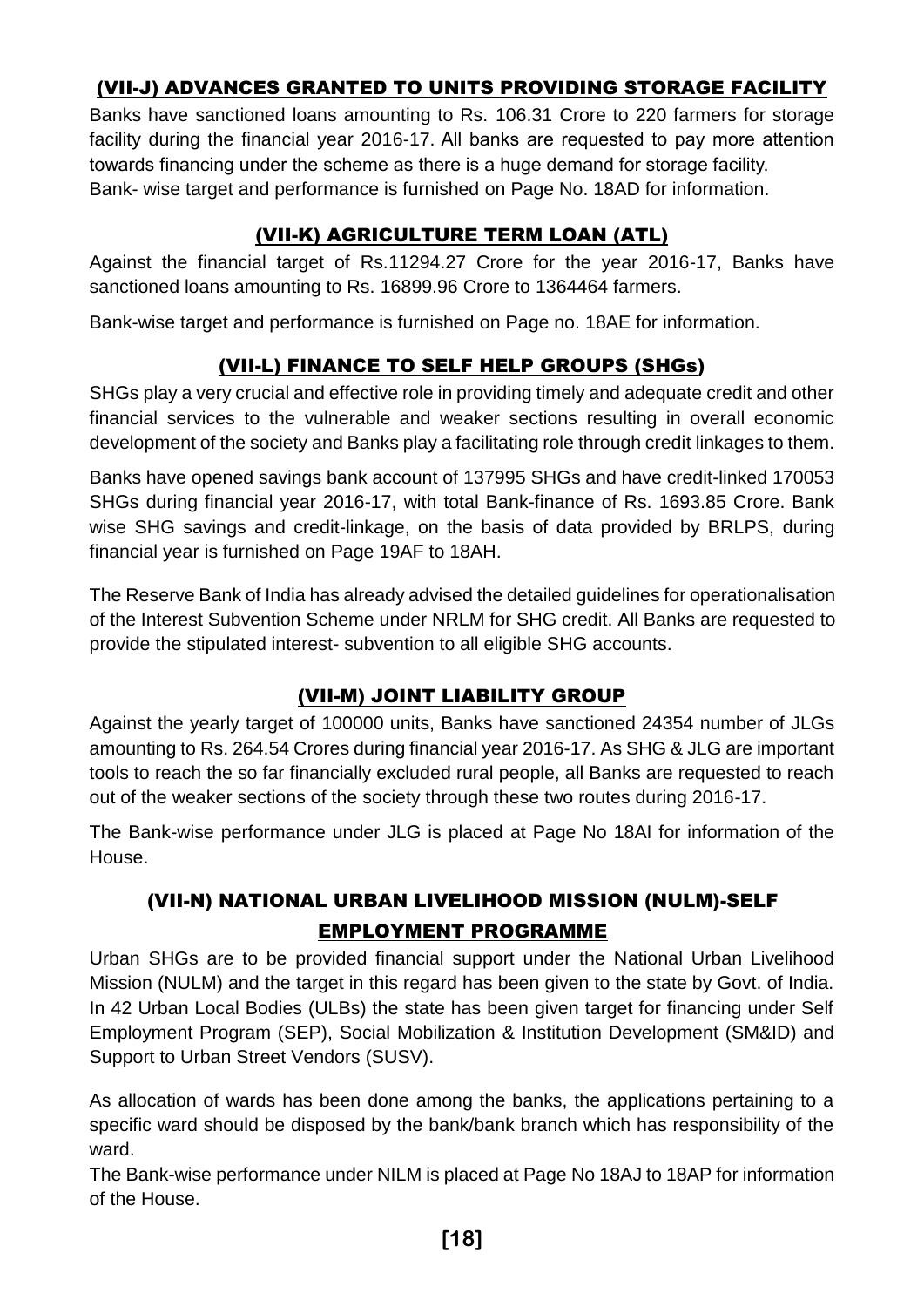## (VIII-A) MICRO, SMALL & MEDIUM ENTERPRISES

The Reserve Bank of India's instructions to the scheduled commercial banks, as advised vide MSME Development Institute, Patna letter No. SLBC/MSME-DI/2011/1306 dated 14<sup>th</sup> March, 2012 regarding enhancing credit flow to Micro, Small & Medium Enterprises (MSMEs), is as under:-

1. Achieve a 20% year-on-year growth in credit to Micro & Small Enterprises to ensure enhanced credit flow.

2. Allocation of 60% of the MSE advances to the Micro Enterprises is to be achieved in stages viz. 50% in the year 2010-11, 55% in the year 2011-12 and 60% in the year 2012- 13 and

3. Achieve a 10% annual growth in number of Micro Enterprises accounts.

The performance of Banks in this regard as on 31.03.2017 is placed at page no. 21A of the Agenda Book.

As per the new revised reporting guidelines issued by RBI on priority sector lending- Targets and Classification issued vide RBI Master Circular no. RBI/2015-16/53 FIDD.CO.Plan.BC.4/04.09.01/2015-16 dated 01.07.2015, ACP on Micro, Small & Medium Enterprises comprises manufacturing and service sector under (i) Micro Enterprises (ii) Small Enterprises (iii) Medium Enterprises (iv) Khadi & Village Industries Sector (KVI) and (v) Other finance to MSMEs.

## (VIII-B) MICRO ENTERPRISES (MANUFACTURING + SERVICE ADVANCES UP TO RS. 5 CRORES)

Against the financial target of Rs.3751 Crore for the year 2016-17, Banks have sanctioned loans amounting to Rs. 8684.44 Crore to 326987 beneficiaries, which is 231.53% of the annual target. Bank-wise target and performance is furnished on Page no. 21B for information.

# (VIII-C) SMALL ENTERPRISES (MANUFACTURING + SERVICE ADVANCES UP TO RS. 5 CRORES)

Against the financial target of Rs.3751 Crore for the year 2016-17, Banks have sanctioned loans amounting to Rs. 3549.56 Crore to 22586 beneficiaries, which is 94.63% of the annual target. Bank-wise target and performance is furnished on Page no. 21C for information.

# (VIII-D) MEDIUM ENTERPRISES (MANUFACTURING + SERVICE ADVANCES UP TO RS. 10 CRORES)

Against the financial target of Rs.3751 Crore for the year 2016-17, Banks have sanctioned loans amounting to Rs. 1092.66 Crore to 3276 beneficiaries, which is 29.13% of the annual target. Bank-wise target and performance is furnished on Page no. 21D for information.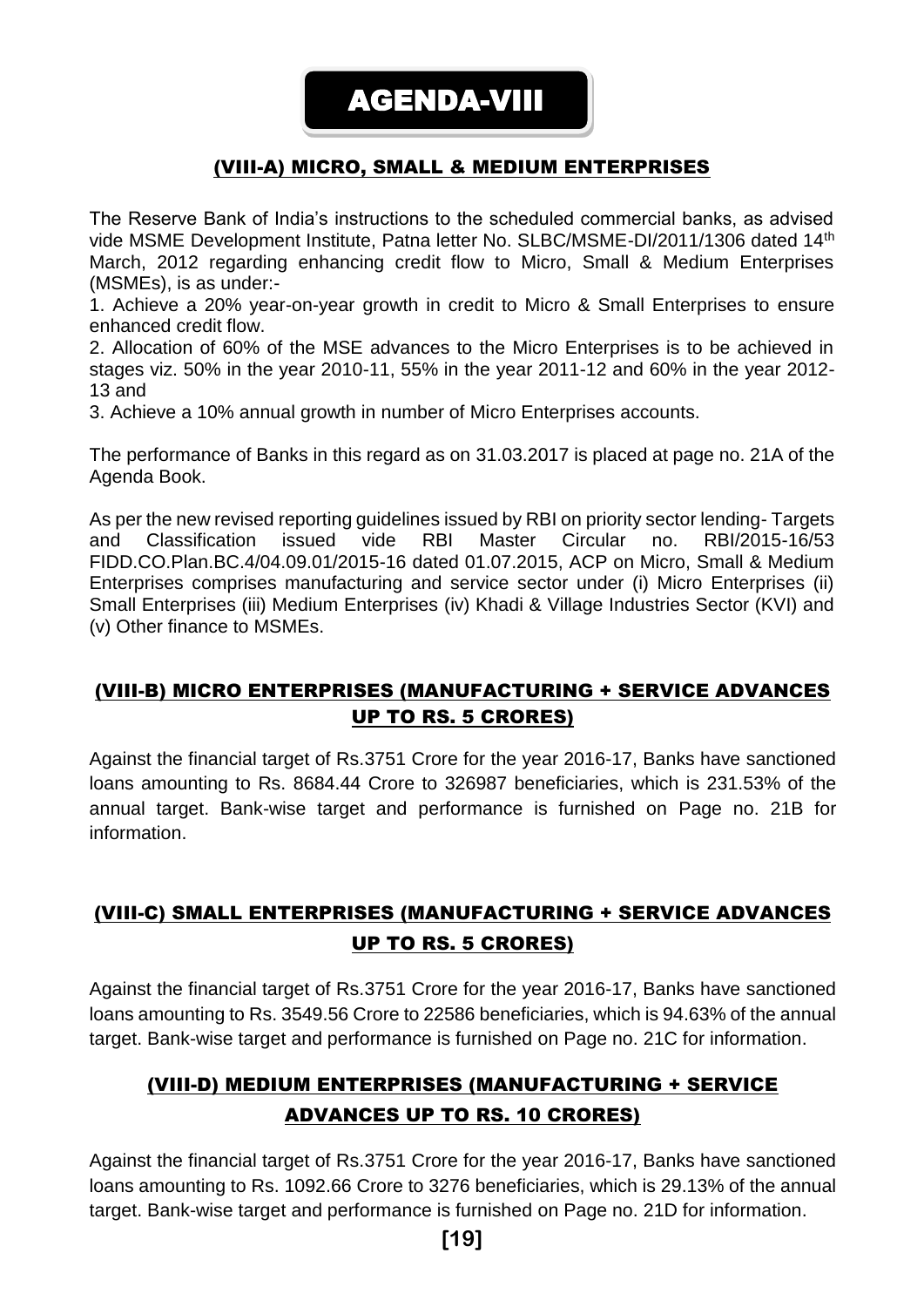# (VIII-E) KHADI AND VILLAGE INDUSTRIES

Against the financial target of Rs.750 Crore for the year 2016-17, Banks have sanctioned loans amounting to Rs. 77.24 Crore to 5135 beneficiaries, which is 10.29% of the annual target. Bank-wise target and performance is furnished on Page no. 21E for information.

#### (VIII-F) MICRO ENTERPRISES (SERVICE) (ADVANCES ABOVE RS. 5 CRORES)

Against the financial target of Rs.3496 Crore for the year 2016-17, Banks have sanctioned loans amounting to Rs. 248.23 Crore to 41 beneficiaries, which is 7.10% of the annual target. Bank-wise target and performance is furnished on Page no. 21F for information.

#### (VIII-G) SMALL ENTERPRISES (SERVICE) (ADVANCES ABOVE RS. 5 CRORES)

Against the financial target of Rs.4660 Crore for the year 2016-17, Banks have sanctioned loans amounting to Rs. 280.79 Crore to 43 beneficiaries, which is 6.03% of the annual target. Bank-wise target and performance is furnished on Page no. 21G for information.

#### (VIII-H) MEDIUM ENTERPRISES (SERVICE) (ADVANCES ABOVE RS. 10 CRORES)

Against the financial target of Rs.4193 Crore for the year 2016-17, Banks have sanctioned loans amounting to Rs. 248.98 Crore to 14 beneficiaries, which is 5.94% of the annual target. Bank-wise target and performance is furnished on Page no. 21H for information.

#### (VIII-I) PRIME MINISTER'S EMPLOYMENT GENERATION PROGRAMME (PMEGP)

Against the physical target of 3750 projects for FY 2016-17, Banks have sanctioned 2271 projects amounting to Rs. 121.65 Cr, which is 60.56% of the target. The information regarding loan sanctioned & disbursed by Banks is provided on Page No. 21I of the Agenda Book for information of the House. Data obtained from KVIC site is placed on 21I (i). There is a difference in the number of project sanctioned as reported by banks vis a vis the report culled from KVIC site. Respective banks are requested to verify the data and confirm the actual position to banks.

Generation of loan applications, their e-tracking & sending to the concerned branches need immediate attention of the implementing agencies viz. KVIC, DIC & KVIB. The District Task Force Committee (DTFC) meeting should be organised and applications generated in adequate number. As per the direction of KVIC, GoI online application should be generated from KVIC/KVIB/DIC Department and sanction should be done by respective branches of Banks. Banks are requested to ensure early disposal of applications after receipt of the same from DTFC. Bank branches should also endeavour to generate application from suitable persons so that the scheme is implemented in proper manner. As undergoing EDP training from RSETI has been made compulsory before disbursement of PMEGP loan, all concerned are requested to utilise the services of RSETIs functioning in all districts for imparting EDP to the PMEGP beneficiaries. It should also be endeavour of the bank to obtain the application from the persons trained from RSETIs for loans to be sanctioned under PMEGP.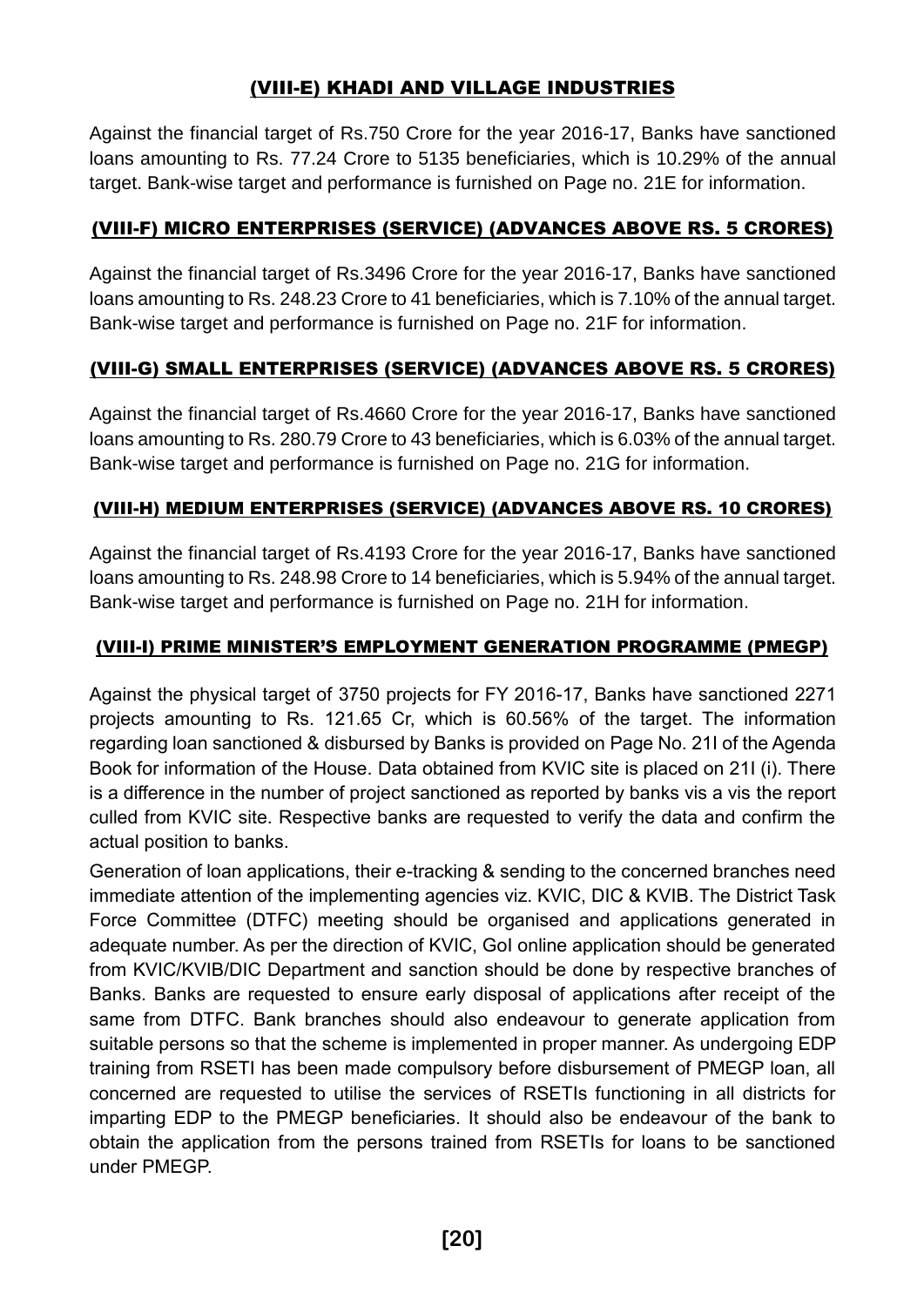# (VIII-J) SMALL ROAD TRANSPORT OPERATORS (SRTOs)

Against the target of financing 22000 units, Banks in the state have sanctioned loan amounting to Rs 303.78 Crore for purchasing 8417 vehicles by SRTOs during the FY 2016- 17 which is 38.26% of the annual target. Bank-wise performance is furnished on Page No. 21J.

# (VIII-K) ADVANCES GRANTED UNDER CGTMSE COVERAGE

A total of 43685 units were financed by Banks involving Rs.1577.87 Crore with CGTMSE cover, during the FY under review. Further, loans amounting to Rs. 1577.87 Crore were disbursed to 43685 units under CGTMSE cover. Considering the wide scope available for coverage of loans under CGTMSE, controlling Head of all Banks in the state are requested to instruct their operating functionaries to cover all the eligible units under CGTMSE.

Bank-wise performance data is furnished on Page No. 21K for information of the House.

# (VIII-L) WEAVERS CREDIT CARD

Weavers Credit Card (WCC) scheme aims at providing adequate and timely assistance from the Banks to the Weavers to meet their credit requirements i.e. the investment needs as well as the working capital needs of weavers in a flexible and cost effective manner. The Scheme is valid for both rural and urban areas. Controlling Head of all Banks of the State are requested to initiate requisite steps for proper implementation of the Scheme in the State.

A total of 1755 units were financed by Banks involving Rs.17.14 Crore, during the FY under review. Further, loans amounting to Rs. 16.58 Crore were disbursed to 1748 units under WCC Scheme. The Bank-wise achievement as on 31.03.2017 is furnished on Page No. 21L.

# AGENDA-IX

# (IX-A) SOCIAL INFRASTRUCTURE

Against the financial target of Rs.763.53 Crore for the year 2016-17, Banks have sanctioned loans amounting to Rs. 52.20 Crore to 1220 beneficiaries, which is 6.84% of the annual target. Bank-wise target and performance is furnished on Page no. 21M for information.

# (IX-B) RENEWABLE ENERGY

Against the financial target of Rs.763.53 Crore for the year 2016-17, Banks have sanctioned loans amounting to Rs. 11.54 Crore to 453 beneficiaries, which is 1.51% of the annual target. Bank-wise target and performance is furnished on Page no. 21N for information.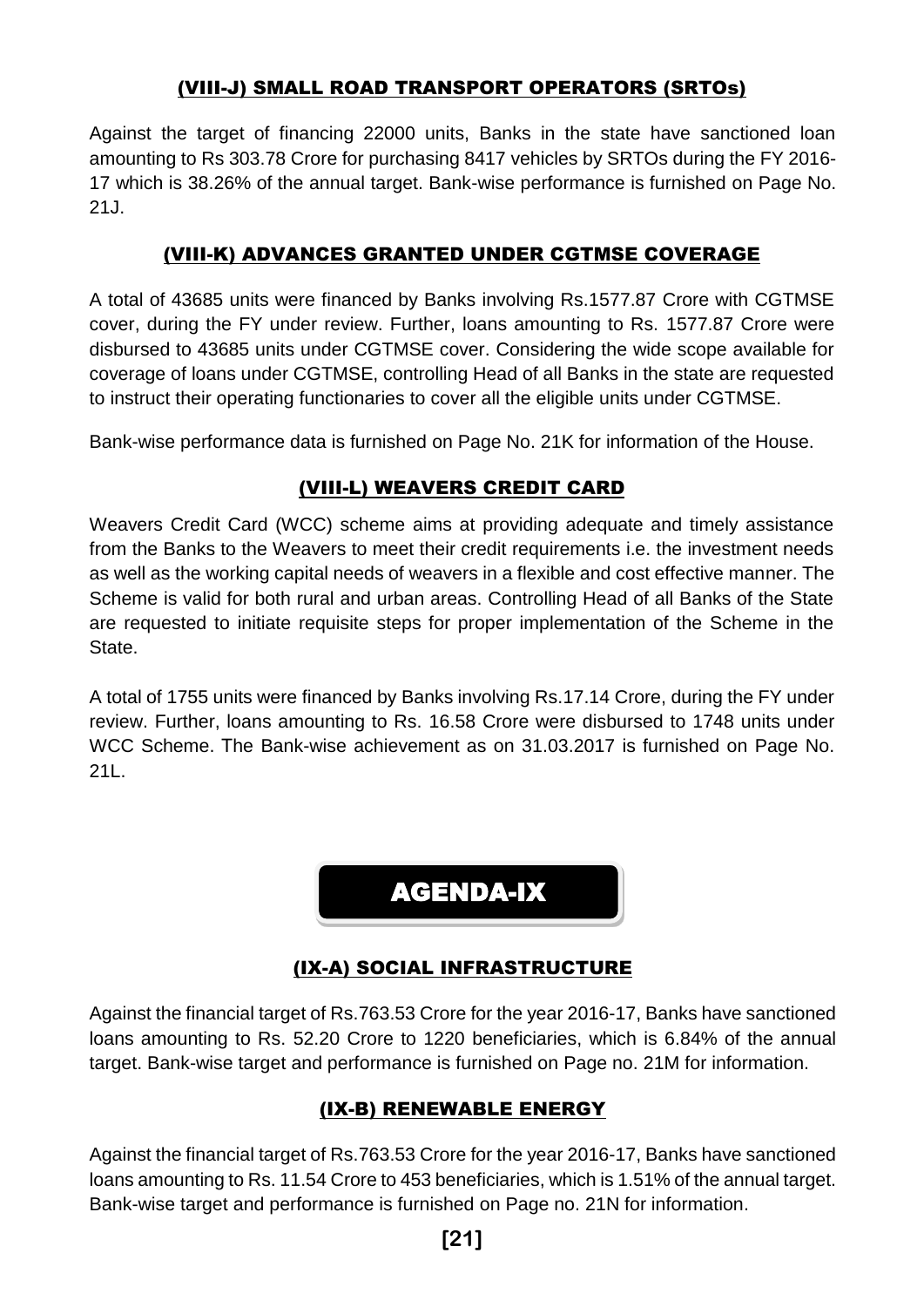AGENDA-X

# (X-A) PRADHAN MANTRI JAN-DHAN YOJANA

Three Social Security Schemes were launched by the Hon'ble Prime Minister on 09.05.2015 as a second phase of PMJDY.

# (X-B) PRADHAN MANTRI SURAKSHA BIMA YOJNA

Under the scheme, persons having savings bank account and aged between 18 to 70 yrs can be insured for a sum of Rs.2.00 lacs against accidental death on a payment of small premium of Rs.12/-per year. The coverage is available also in case of complete or partial disability. The premium is to be debited automatically from the SB A/C on the basis of authorisation by the customer. The insurance is renewable.

# (X-C) PRADHAN MANTRI JIVAN JYOTI BIMA YOJNA

This scheme also provides an insurance coverage at very low premium. Under the scheme any saving bank account holder aged between 18 to 50yrs can be insured for a sum of Rs.2.00 lacs against death on a payment of yearly premium of Rs.330/-.The premium is to debited from his saving account. The insurance will be valid from  $1<sup>st</sup>$  June to  $31<sup>St</sup>$  May each year and is renewable.

# (X-D) ATAL PENSION YOJNA

Persons aged between 18 to 40 yrs not having any social security coverage are eligible under this scheme. The scheme is mainly targetted to workers of unorganised sector.After attaining the age of 60yrs the contributor will get a pension between 1000 to 5000 P.M. depending upon his monthly contribution.After the death of pensioner and his spouse their nominee will be paid a lump-sum amount.

The data of enrollment as on 31.03.2017 for these three schemes is placed on page no.**23 A** information of the house.

Now Department of financial services wants comprehensive district wise data of these schemes by  $7<sup>th</sup>$  of the following month. All the banks are requested to submit it by  $5<sup>th</sup>$  to SLBC so that the data can be transmitted to Govt. of India well within time. The format for data collection has already been communicated to all banks.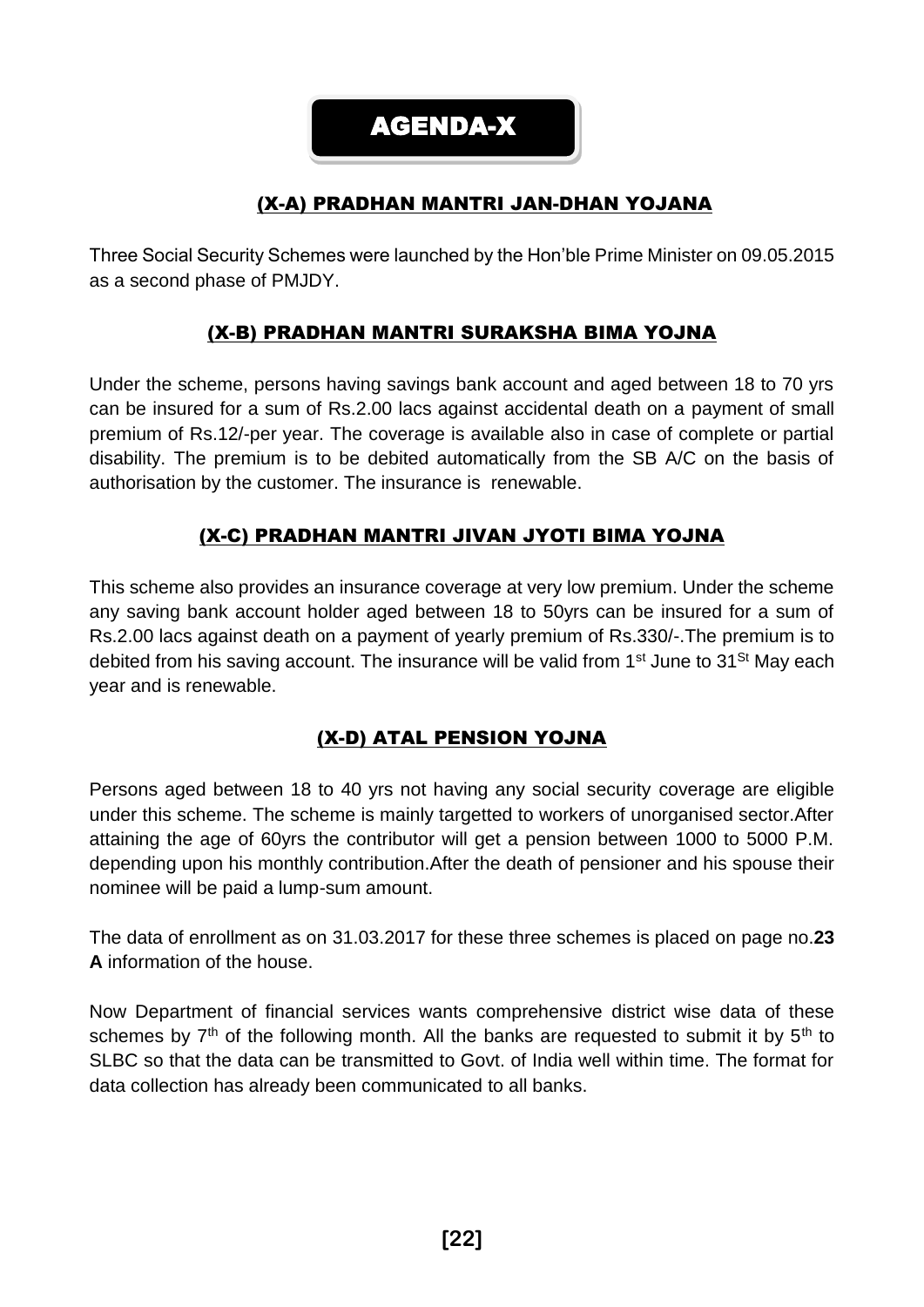#### (X-E) MUDRA LOAN

The Pradhan Mantri Mudra Yojna was launched on 08<sup>th</sup> April 2015 with an objective to create an inclusive, sustainable & value based entrepreneurial culture, in collaboration with our partner institution in achieving economic success and financial security. The loans in PMMY are extended under 03 categories: Shishu (upto Rs 50000),Kishore (from 50001 to 05 Lakhs) & Tarun (from 500001 to 10 Lakhs). The loans are provided for income generating small business activity in manufacturing, processing, and service sector or trading. From April 2016 onwards, activities allied to agriculture (excluding crop loans, land improvement) have been included in this scheme. Interest rates are to be charged as per the policy decision of bank & there is no need of collateral security under this loan-scheme

The data of Mudra Loan as on 31.03.2017 is placed on page no.**23B** information of the house.

#### (X-F) STAND-UP INDIA PROGRAMME

Stand up India was launched by the Hon'ble Prime Minister on April 05, 2016. The objective of the Stand-up India is to facilitate bank loans between Rs. 10 lacs to Rs.1.00 crore to atleast one scheduled caste (SC) or scheduled Tribe (ST) borrower and atleast one women borrower per branch for setting up a Greenfield enterprise. The details of the scheme and its guidelines are uploaded on website [www.standupmitra.in.](http://www.standupmitra.in/) Banks are requested to instruct their branches for implementation of the scheme and advise SLBC the progress of the scheme as per the format already mailed to them.

The data of Stand-up India as on 31.03.2017 is placed on page no.**23C** information of the house.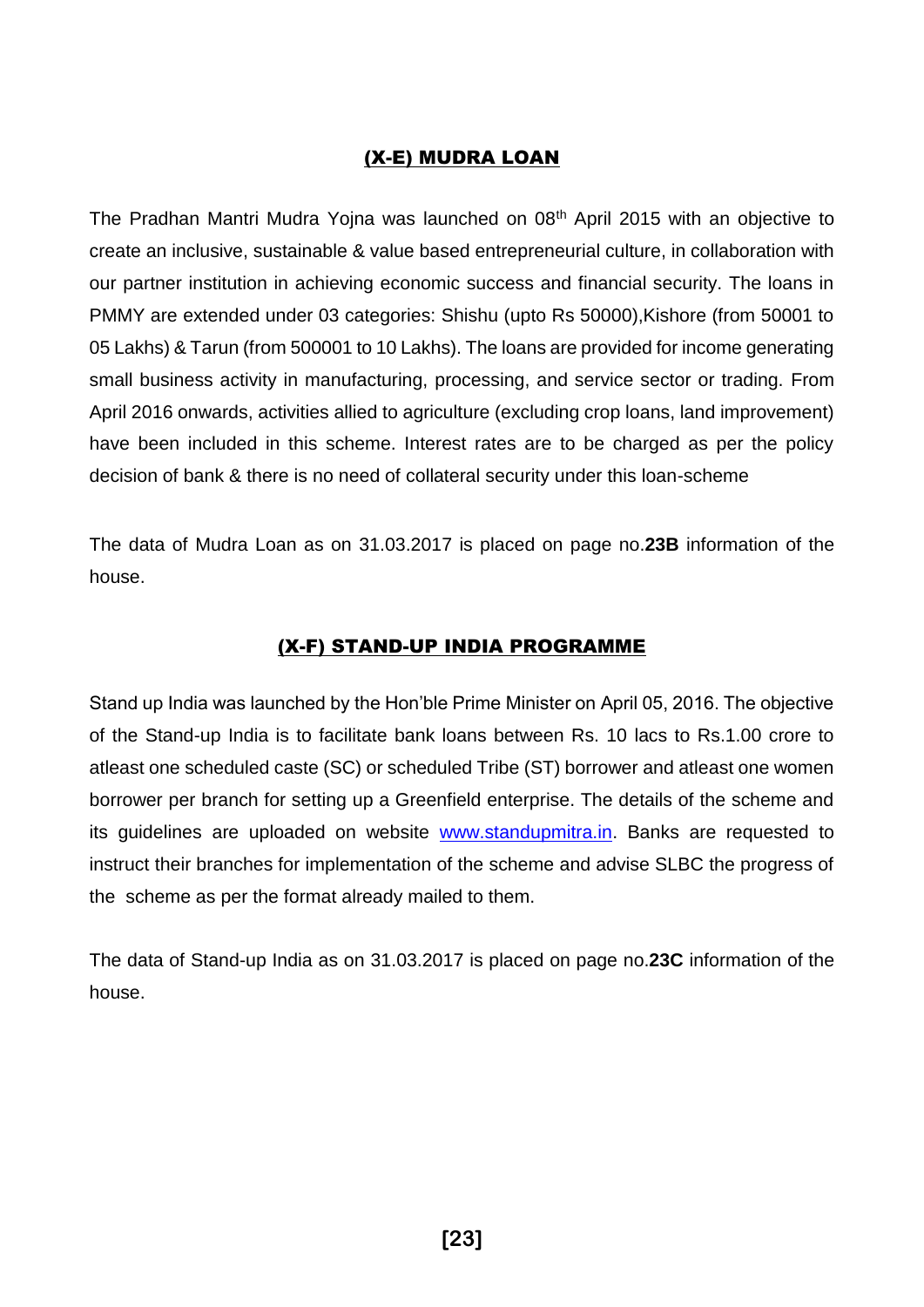# PM'S NEW 15-POINT PROGRAMME FOR WELFARE OF MINORITY **COMMUNITY**

In accordance with the guidelines issued by the Government of India in this regard, Banks have to ensure that within the overall target for Priority Sector lending (PSA), 15% of PSA is provided to Minority Communities.

With this objective in view, 121 minority concentrated districts in the country have been identified exclusively for monitoring the credit flow to minority communities. In Bihar, the following seven districts are identified for the purpose :-(i) Kishanganj (ii) Araria (iii) Purnea (iv) Katihar (v) Sitamarhi (vi) Darbhanga and (vii) West Champaran .

In these identified districts, total priority sector loans (PSA) outstanding as on 31.03.2017 was Rs 10424.04 Crore (No. of borrowers:1285197) out of which loans amounting to Rs.5207.06 Crores (50% of PSA) were provided to 618089 (48 %of PSA) borrowers belonging to minority communities. The amount provided to minority communities by banks in the above mentioned districts ranges from 42 to 76 %. Thus, all the districts have achieved the target of providing more than 15% of their priority sector loans to persons belonging to minority communities.

District-wise performance regarding loans extended to minority communities in the identified districts is furnished below**.**

| <b>LENDING TO MINORITY COMMUNITIES</b>            |                           |                        |         |                             |        |                 |          |  |  |
|---------------------------------------------------|---------------------------|------------------------|---------|-----------------------------|--------|-----------------|----------|--|--|
| AS ON 31 <sup>st</sup> MARCH '2017 (Amt. in Lacs) |                           |                        |         |                             |        |                 |          |  |  |
|                                                   |                           | <b>Priority Sector</b> |         | Out of (A) Total            |        | %age            |          |  |  |
|                                                   |                           |                        | Advance | <b>Advances to Minority</b> |        | Share of        |          |  |  |
| SL.                                               | Minority                  |                        |         |                             |        | <b>Minority</b> |          |  |  |
| No.                                               | Concentrated              |                        | (A)     | (B)                         |        | Advance         |          |  |  |
|                                                   | <b>Districts in Bihar</b> |                        |         |                             |        |                 | (B to A) |  |  |
|                                                   |                           | No.                    | Amt.    | No.                         | Amt.   | No.             | Amt.     |  |  |
| 1                                                 | <b>ARARIA</b>             | 95117                  | 94889   | 69122                       | 54985  | 73              | 58       |  |  |
| $\overline{2}$                                    | <b>PURNEA</b>             | 163313                 | 161222  | 70956                       | 69365  | 43              | 43       |  |  |
| 3                                                 | <b>KATIHAR</b>            | 292230                 | 159224  | 94564                       | 77585  | 32              | 49       |  |  |
| $\overline{4}$                                    | <b>KISHANGANJ</b>         | 111302                 | 78335   | 87625                       | 59623  | 79              | 76       |  |  |
| 5                                                 | <b>DARBHANGA</b>          | 332754                 | 272965  | 157335                      | 128549 | 47              | 47       |  |  |
| 6                                                 | <b>SITAMARHI</b>          | 107259                 | 112543  | 43122                       | 61545  | 40              | 55       |  |  |
| $\overline{7}$                                    | W CHAMPARAN               | 183222                 | 163226  | 95365                       | 69054  | 52              | 42       |  |  |
|                                                   | <b>TOTAL</b>              | 1285197                | 1042404 | 618089                      | 520706 | 48              | 50       |  |  |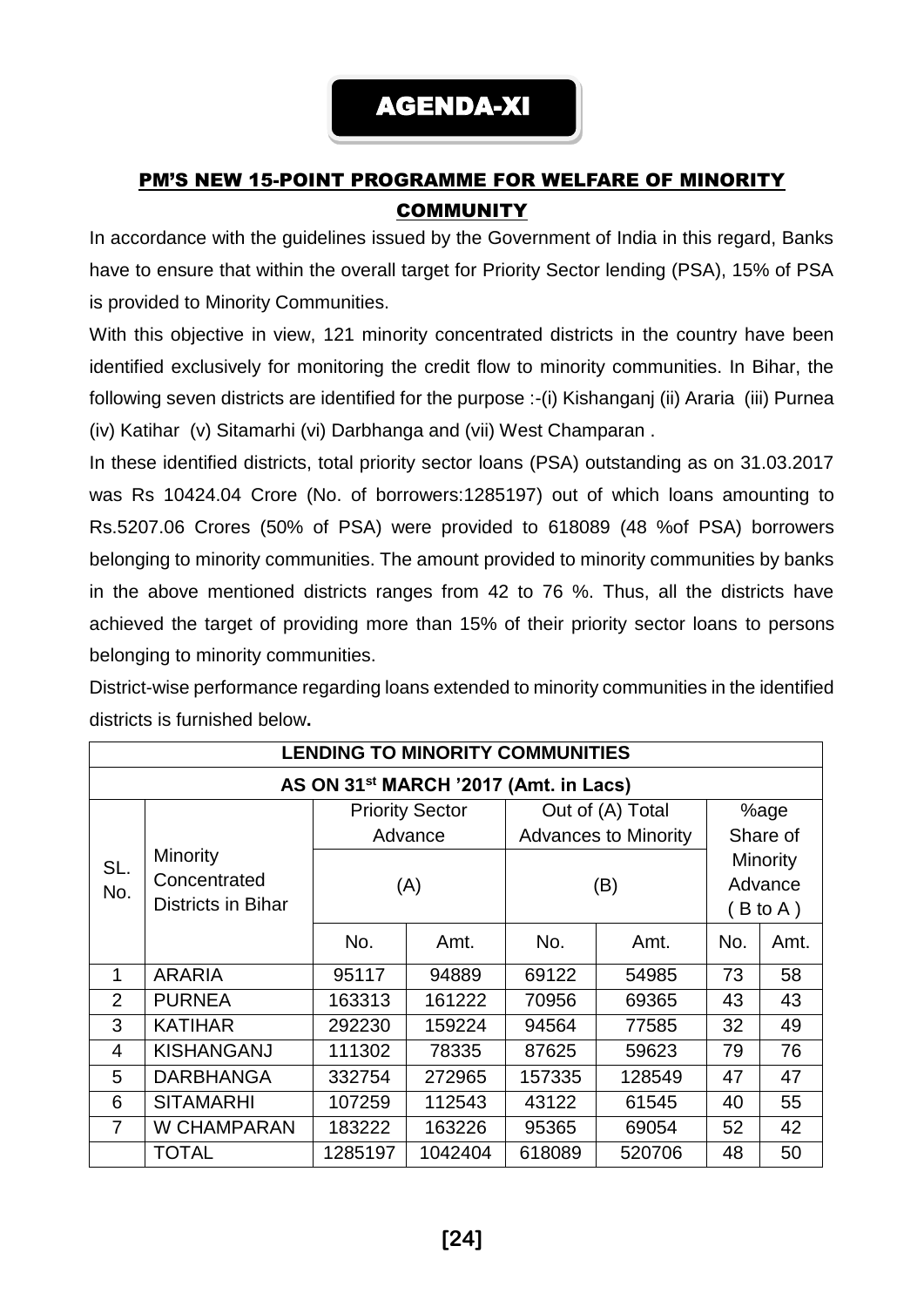# IMPLEMENTATION OF FINANCIAL INCLUSION PLANS IN LWE AFFECTED DISTRICTS

The Government of India is regularly reviewing the progress made in implementing Financial Inclusion in Left Wing Extremist (LWE) affected districts in the State of Bihar with a focus on development of Infrastructure, Credit availability, Advocacy, Livelihood development etc. There are 15 LWE affected districts in Bihar.

Banks operating in these districts are implementing financial inclusion plans on a priority basis for extending Banking facilities to these LWE affected areas. Credit extension by Banks during the financial year 2016 - 2017 in these districts is furnished below, which shows improvement in all the districts, over the same period during the last Financial Year:

| SL.<br>No.     | <b>District</b> | ACP during the Year<br>ended MARCH'2017<br>(Rs. in Lakh) | Disbursement under Disbursement under<br>ACP during the Year<br>ended MARCH'2016<br>(Rs. in Lakh) | Growth<br>(%)    |
|----------------|-----------------|----------------------------------------------------------|---------------------------------------------------------------------------------------------------|------------------|
| $\mathbf{1}$   | Arwal           | 51393                                                    | 50878                                                                                             | 1                |
| $\overline{2}$ | Aurangabad      | 202997                                                   | 189740                                                                                            | $\overline{7}$   |
| 3              | <b>Bhojpur</b>  | 248634                                                   | 226605                                                                                            | 10               |
| 4              | East Champaran  | 312754                                                   | 319554                                                                                            | $-2$             |
| 5              | Gaya            | 315051                                                   | 297705                                                                                            | 6                |
| 6              | Jamui           | 116795                                                   | 81358                                                                                             | 43               |
| $\overline{7}$ | Jehanabad       | 81029                                                    | 81125                                                                                             | $\boldsymbol{0}$ |
| 8              | Kaimur          | 194771                                                   | 188818                                                                                            | $\overline{3}$   |
| 9              | Munger          | 149332                                                   | 115985                                                                                            | 29               |
| 10             | Nalanda         | 200087                                                   | 180627                                                                                            | 11               |
| 11             | Nawada          | 93735                                                    | 99419                                                                                             | -6               |
| 12             | Patna           | 1551663                                                  | 1283980                                                                                           | 21               |
| 13             | Rohtas          | 307758                                                   | 263919                                                                                            | 17               |
| 14             | Sitamarhi       | 162634                                                   | 154106                                                                                            | 5                |
| 15             | West Champaran  | 334814                                                   | 324066                                                                                            | $\mathbf{3}$     |
|                | <b>TOTAL</b>    | 4323447                                                  | 3857885                                                                                           | 12               |

It is evident from the above that in except three districts banks have extended higher quantum of credit as compared to last year in all the LWE affected Districts.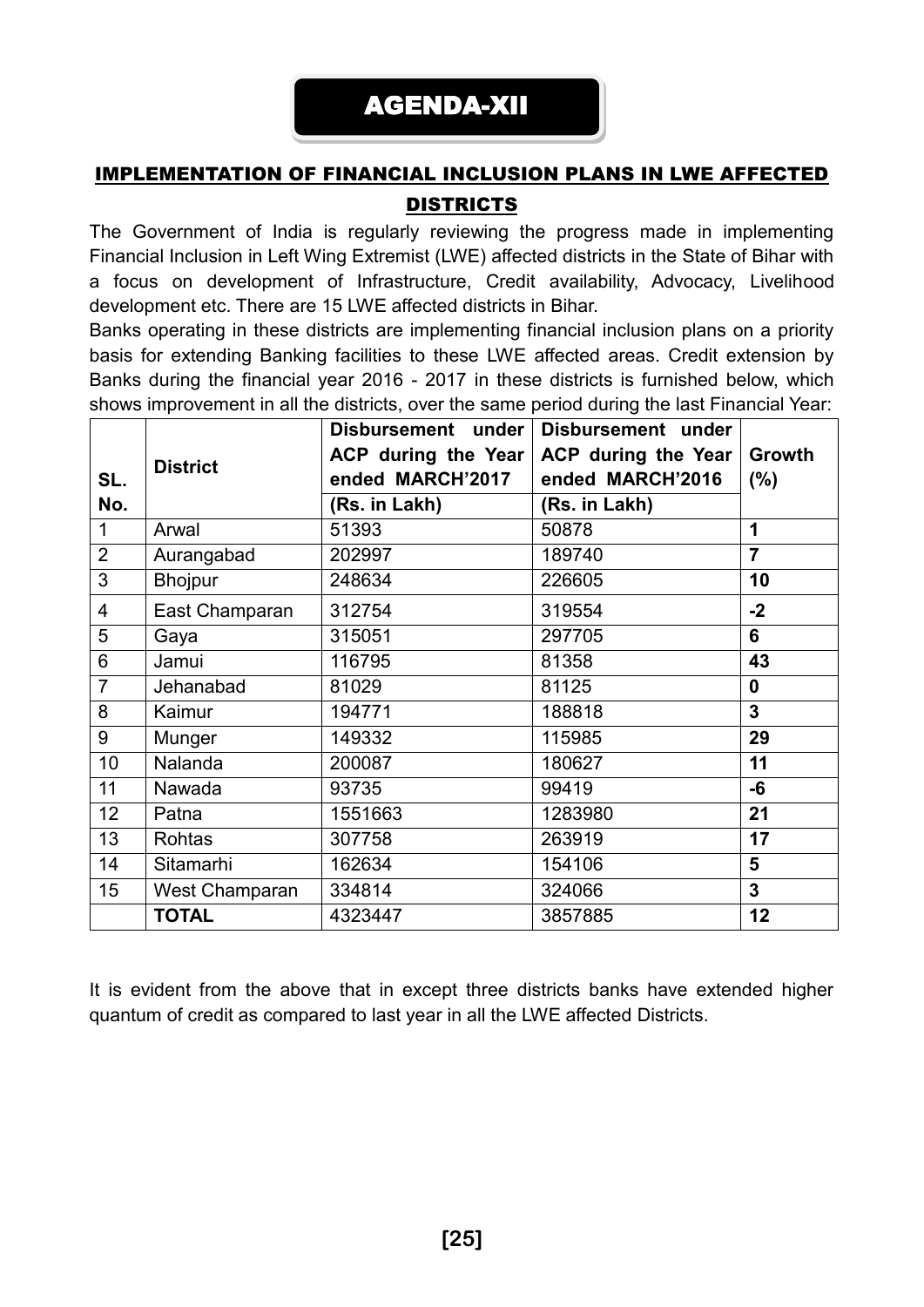# FUNCTIONING OF RURAL SELF EMPLOYMENT TRAINING INSTITUTEs (RSETIs)

RSETIs are functional in all the 38 districts of the State. They are engaged in skill development of the unemployed youth for undertaking self employment venture/ wage employment. During the financial year, 957 training programmes have been organised and 27389 youth were imparted training by the RSETIs. Altogether 151220 persons have been trained by the RSETIs in the State by organizing 5379 programmes since inception. The detailed information pertaining to RSETIs in the State is placed on Page No. 27A for information.

Controlling Head of all Banks operating in the State have been requested to arrange to issue instructions to all their branches to sponsor at least 5 trainees in a financial year to the RSETI functioning in the district and also to provide credit-linkage to at least 5 RSETI trained persons in a financial year. This will help the trained youth to start their own venture and also improve the grading of RSETIs as settlement of trainees is a key parameter for grading by GoI.

Under the PMEGP Scheme, the beneficiaries are being provided training before loan is disbursed to them. The KVIC, KVIB & DIC are requested to fully utilise the Training facilities available at the RSETIs for PMEGP beneficiaries.

#### LAND ALLOTMENT FOR RSETIs

Allotment of land has already been done in all districts of the state except Patna district , out of which construction of RSETI building has started in 20 districts. All Banks which have been provided with land and fund, are requested to complete construction of RSETI building at the earliest. MoRD, Govt. of India has issued specific instructions for withdrawal of fund from the banks where construction work does not commence. Banks are requested to start construction of the building at the earliest in order to avoid withdrawal of fund by Govt. of India.

#### REIMBURSEMENT OF EXPENSES

The State Govt. had directed the District Magistrates of all districts for payment of training expenses to concerned RSETIs. However there are still many instances of bills pending with distt authorities. The Deputy Secretary, MoRD, GoI, New Delhi has advised that MoRD would be reimbursing the cost of training BPL candidate in RSETIs which are graded A/B/AA/AB/BA/BB through the State Rural Livelihood Mission. Most of the banks have submitted reimbursement of training cost of BPL candidates for FY 2011-12, 2012-13 &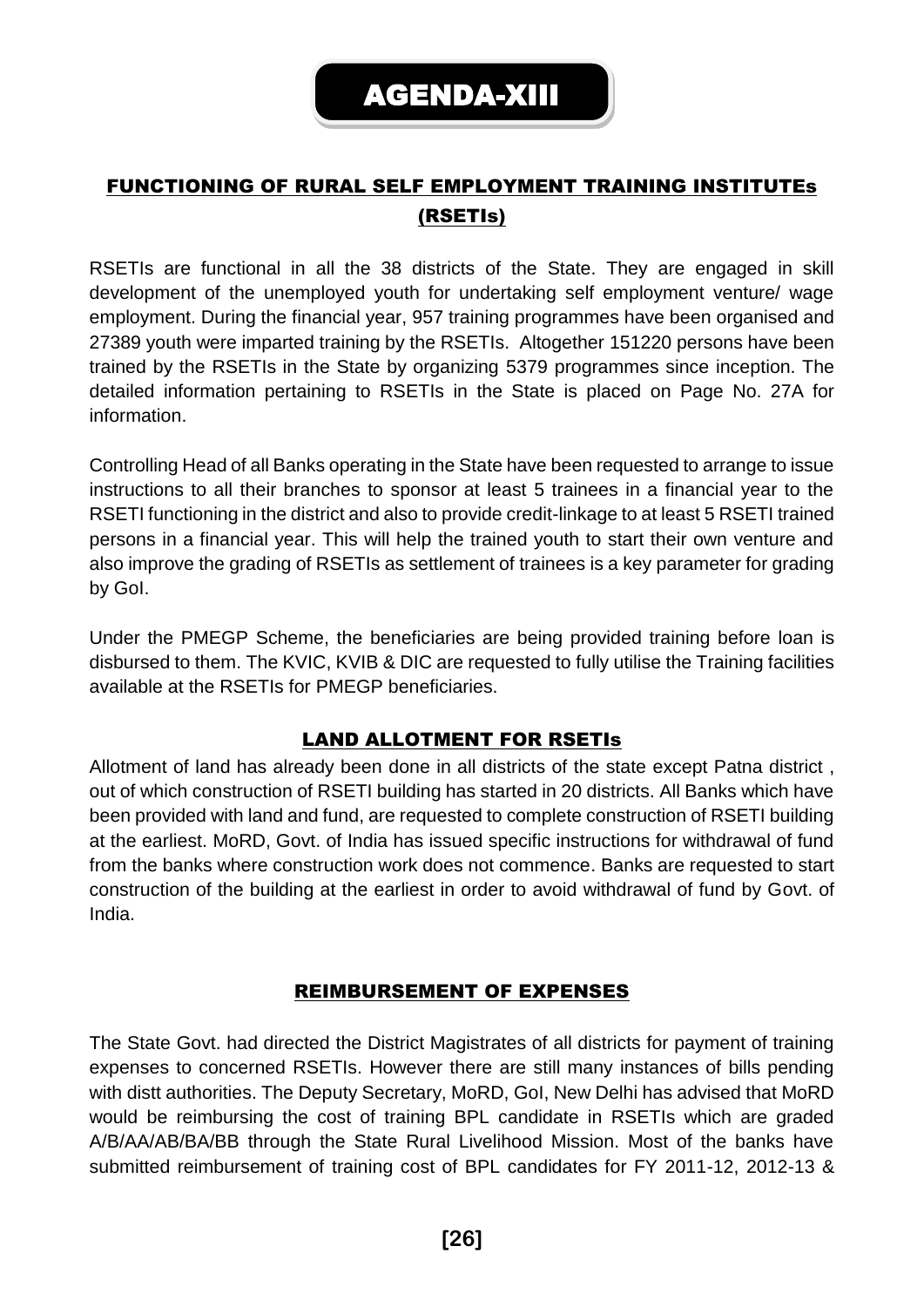2013-14 to SRLM deptt, GoB. The State Govt is requested to arrange for payment of reimbursement cost to banks at the earliest.

The modalities for reimbursement of training expenses of RSETI has been provided by MoRD. Modalities for reimbursement of training cost of RSETIs for 2013-14, 2014-15, 2015- 16 has been advised to all banks having RSETI responsibilities. Banks are requested to submit reimbursement claim for 2013-14, 2014-15 and 2015-16 onwards to SRLM, Govt. of Bihar at the earliest for settlement.

# AGENDA-XIV

#### FINANCIAL LITERACY INITIATIVES

Financial Literacy Centers (FLCs) are functional in all the districts in the StateThe information pertaining to FLCs in the State is placed at Page No. 27B -27L for information.

As per instructions received from the GoI, all rural branches are to conduct at least one financial literacy camp in each month and Financial Literacy Guide, Diary & Poster, designed by RBI, is to be used by the branches in the camp to explain the basic financial issues. All Banks are requested to ensure that their rural branches undertake Financial Literacy activities using the standard Financial Literacy materials.

The data of Financial Literacy Camps organised by rural branches in the districts is placed at page no. 27M.

Reserve Bank of India vide their letter no. FIDD.FLC.BC no. 18/12.01.018/2015-16 dated: 14.01.2016 has issued revised guidelines on Financial Literacy Centres (FLCs), a copy of which has already been placed in Agenda Book of Dec'2015. Banks are requested to submit report on FLCs as per the format (Annes-III, Part A, B & C) on a quarterly basis to SLBC. All bank to review the position.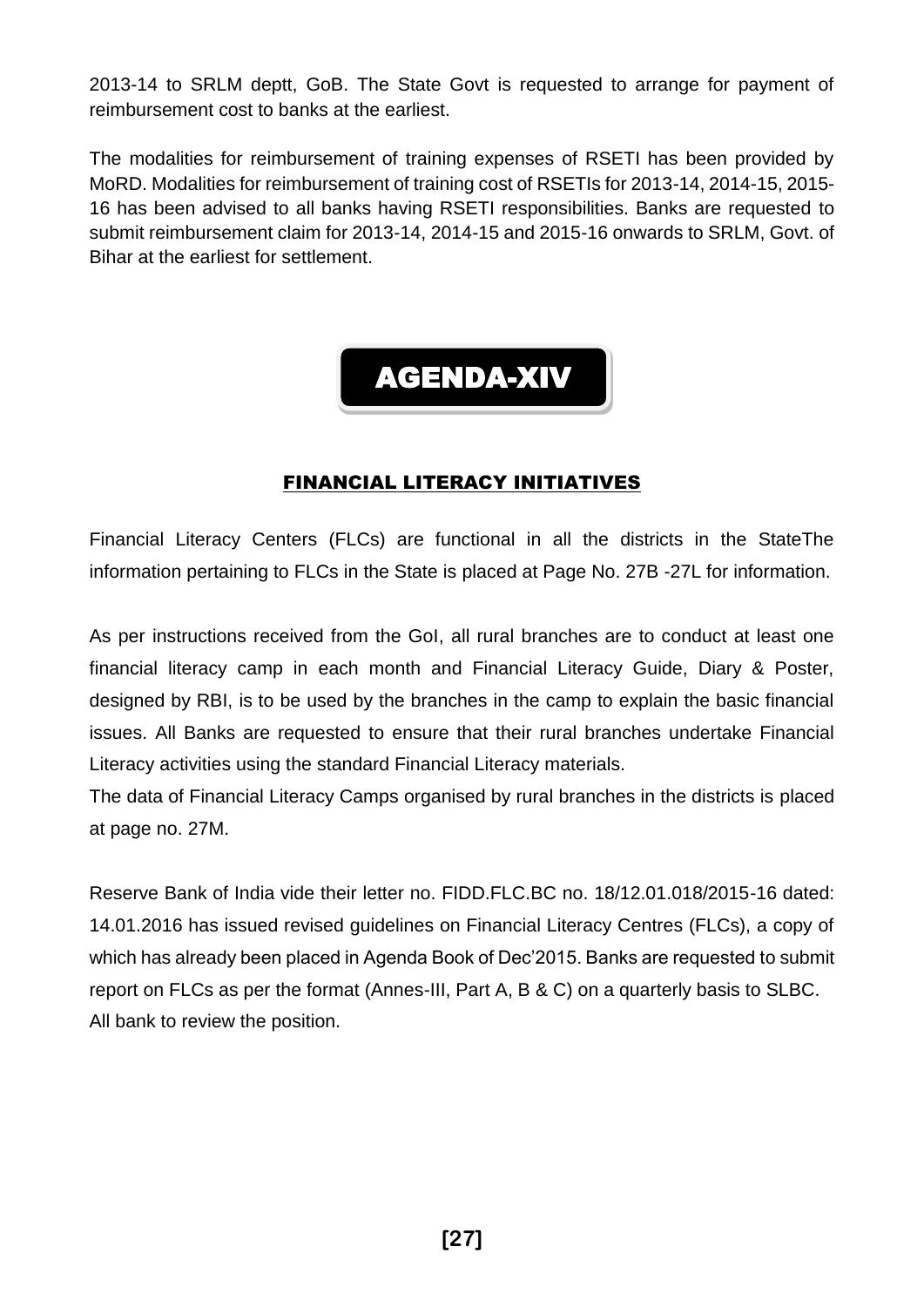

#### (XV-A) OPENING OF NO-FRILL ACCOUNTs AND TRANSACTIONS DONE BY BCAs

As per information received from Banks, a total of 10544202 No-Frill accounts were opened during the FY 2016-17. Thus, a total of 45931515 No-frill accounts have been opened till 31.03.2017 cumulatively. Out of these, 33531223 accounts are operational.

Bank & District-wise details with respect to No Frill accounts opened and transactions carried out by BCAs is furnished on Page No. 28A to 28D.

## (XVB) EXTENDING MOBILE BANKING AND INTERNET BANKING FACILITY

All Banks should extend mobile Banking and internet Banking facility to customers as these are not only cost-effective but also adds to customer-convenience. As per information received by SLBC, Banks have provided Mobile Banking facility to 3761814 customers whereas the facility of Internet Banking has been provided to 3617066 customers. Controlling Head of all Banks operating in the State are requested to bestow their attention and initiate requisite steps for extending these facilities further as it would facilitate the service delivery of Banks.

Bank-wise information regarding Mobile Banking and Internet Banking facility provided, is furnished on Page 28E.



# INVESTIGATION OF CYBER FRAUD & COUNTERFEIT NOTES DETECTED BY BANKS

As per the suggestion of DFS, Govt. of India, investigation of cyber frauds and other related issues is a regular agenda item of all SLBCs across the country. Controlling Head of all Banks operating in the State are requested to bring to the notice of the State Government occurrences of cyber fraud and detection of counterfeit notes so that appropriate steps may be initiated by the Government in this regard. At the State Head Quarter a separate wing has been established for speedy investigation and disposal of cases related to cyber crime.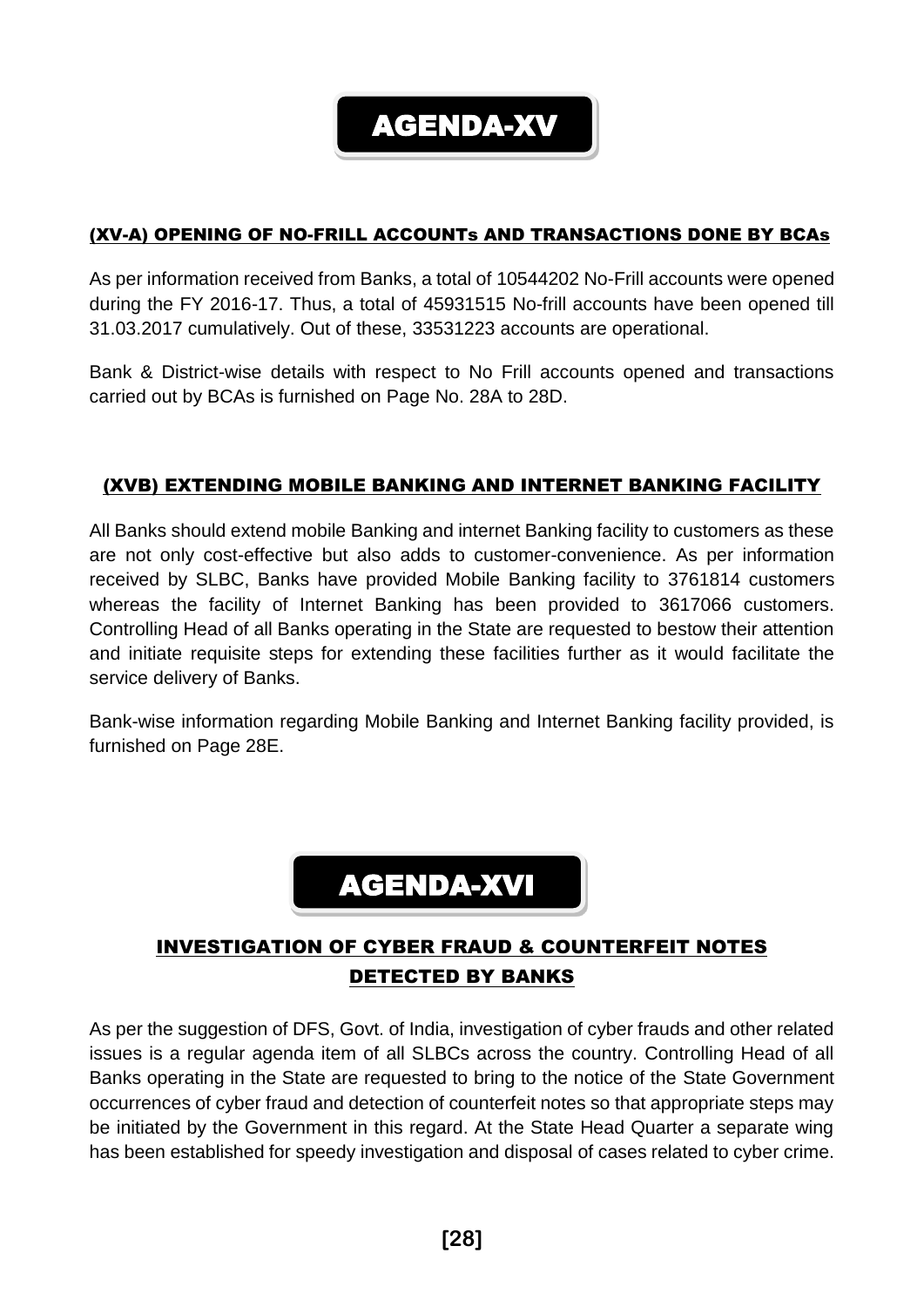# AGENDA-XVII

# SECURITY RELATED CONCERN OF BANKS

Many instances of Dacoity, Theft and other security related incidents have been reported by Banks as under:

| <b>Incidents of Dacoity /Theft etc.</b> |                          |                    |                   |                             |                                      |  |  |  |  |
|-----------------------------------------|--------------------------|--------------------|-------------------|-----------------------------|--------------------------------------|--|--|--|--|
| SI.<br><b>No</b>                        | <b>Name of the Bank</b>  | <b>Branch Name</b> | <b>District</b>   | Date of<br><b>Incidence</b> | <b>Nature of</b><br><b>Incidence</b> |  |  |  |  |
| $\mathbf 1$ .                           | <b>Bihar Gramin Bank</b> | Sanhaula           | <b>Bhagalpur</b>  | 11.06.2015                  | Dacoity                              |  |  |  |  |
| 2.                                      | Canara Bank              | Sohasrai           | <b>Biharsarif</b> | 28.11.2015                  | Dacoity                              |  |  |  |  |
| $\mathbf{3}$                            | Axis Bank                | Daulatpur          | Hajipur           | 24.02.2016                  | Dacoity                              |  |  |  |  |
| 4.                                      | Axis Bank                | <b>Maripur</b>     | Mozaffarpur       | 27.04.2016                  | Dacoity                              |  |  |  |  |
| 5.                                      | <b>MBGB</b>              | <b>Bhadwa</b>      | Aurangabad        | 28.09.2016                  | Dacoity                              |  |  |  |  |
| 6.                                      | <b>MBGB</b>              | Parsawan           | Gaya              | 25.11.2016                  | Dacoity                              |  |  |  |  |

The Above mentioned data suggests that criminal activities have increased in the area of operation of Banks in general and as such staff members have developed a sense of insecurity.

The State Government is therefore requested to expedite the process of raising a special battalion of police personnel for security of Banks so that the Bankers are able to provide unhindered Banking services to the people in a more secured environment, especially in remote areas.

The Banks are facing problem in renewal of Gun Licenses as well as obtaining fresh licenses for their security guards. The State Govt. is requested to issue suitable instructions to district authorities for resolution of such issues and also arrange for regular meeting of district level security committee so that the district related security issues are sorted out.

# AGENDA-XVIII

# SPECIAL CENTRAL ASSISTANCE (SCA) TO SPECIAL COMPONENT PLAN (SCP) FOR SCHEDULED CASTES

The Govt. of India's scheme provides for Special Central Assistance (SCA) to be utilised in conjunction with Special Component Plan (SCP) for Scheduled Castes (SCs).

A Copy of letter of Joint Secretary, Ministry of Social Justice, Govt. of India containing the details of the scheme was placed in the Agenda Book of 46<sup>th</sup> SLBC meeting held on 26.11.2013

All Banks are requested to provide financial assistance to the Scheduled Caste people to bring about economic development of Scheduled Caste families in the state. The State Govt. is requested to circulate the salient features of the scheme to facilitate financial assistance under the scheme, by the banks.